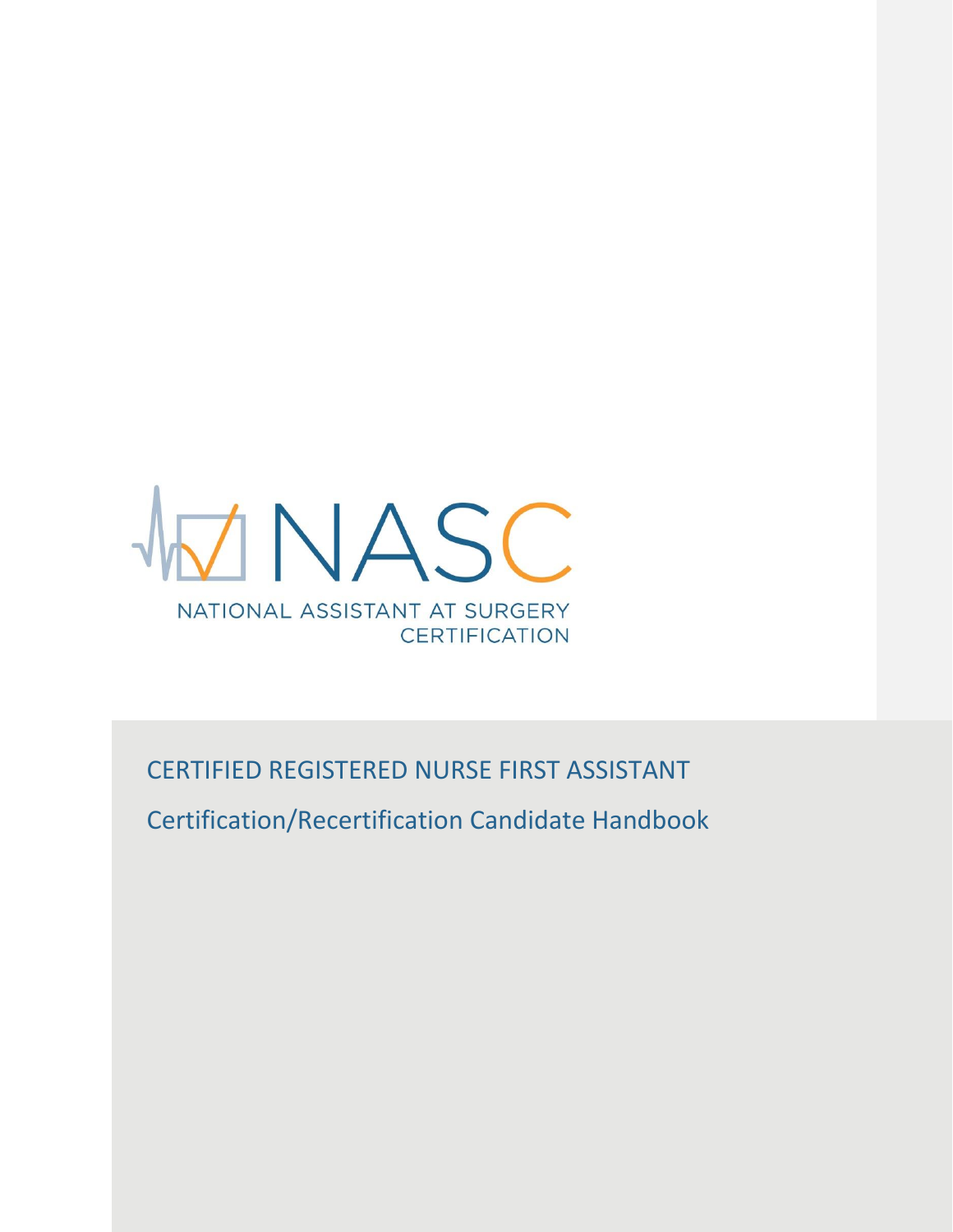# Purpose of the CRNFA Certification/Recertification Candidate Handbook

This handbook provides essential information about policies and procedures pertaining to CRNFA certification and recertification. If you have any questions after reviewing this handbook, you can contact NASC by email at info@nascertification.org or by calling 866-681-NASC (6272). All information in this handbook including portfolio content, certification fees, and policies is subject to change without notice.

8547 E. Arapahoe Rd., Ste. J-262

Greenwood Village, CO 80112-1436

866.681.NASC (6272)

info@nascertification.org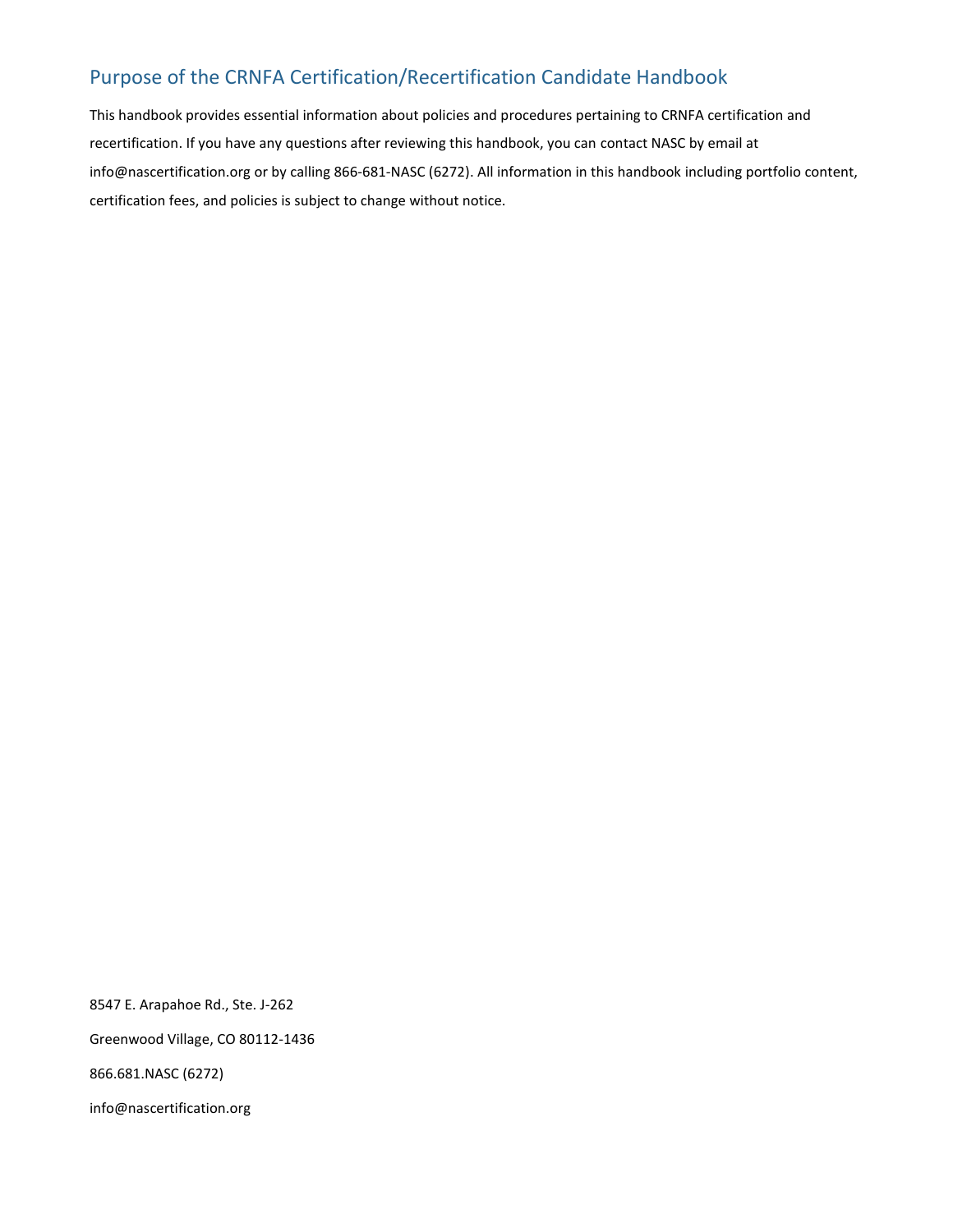# **CONTENTS**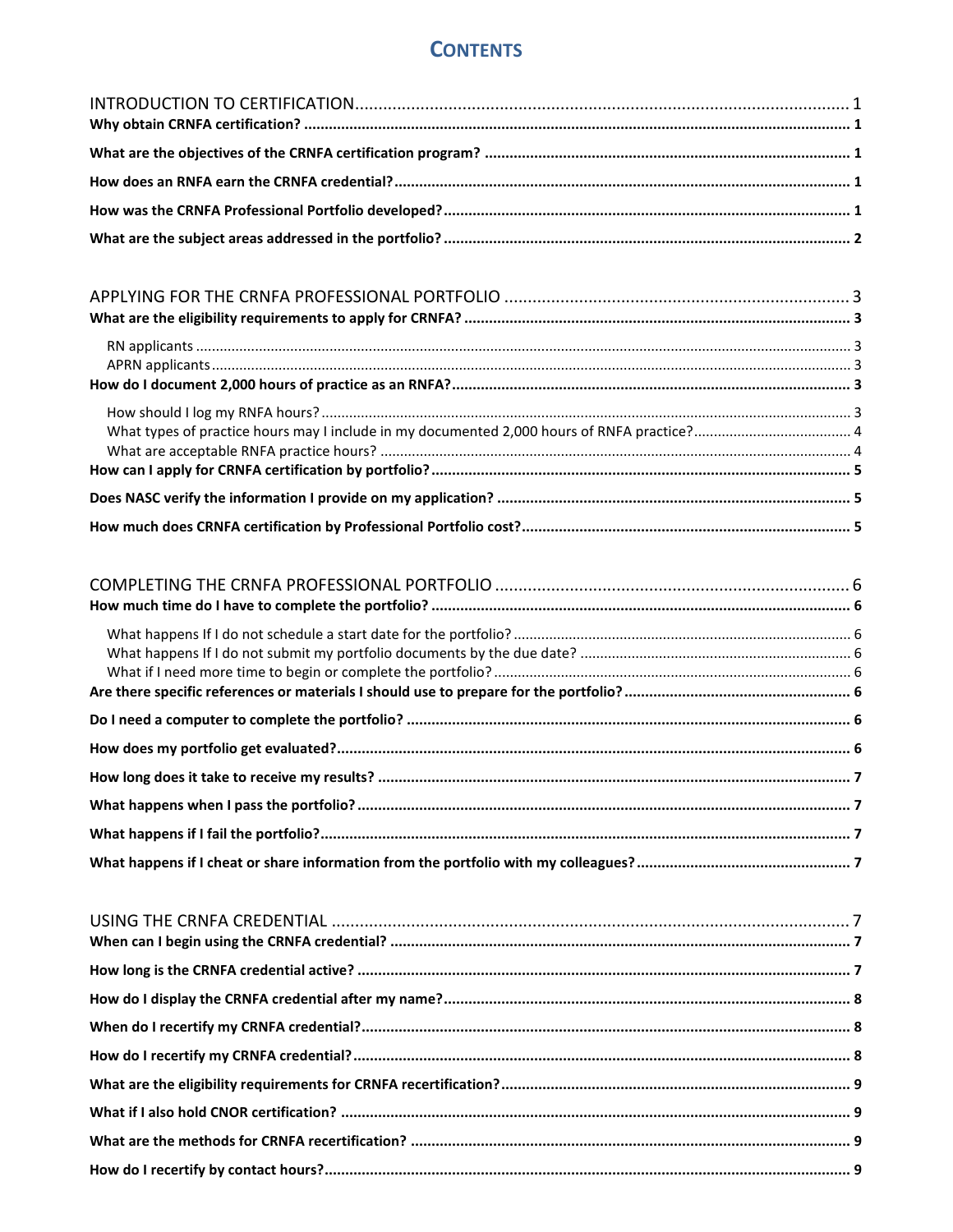| APPENDIX D - REFERENCE MATERIALS FOR THE CRNFA PROFESSIONAL PORTFOLIO  24 |  |
|---------------------------------------------------------------------------|--|
|                                                                           |  |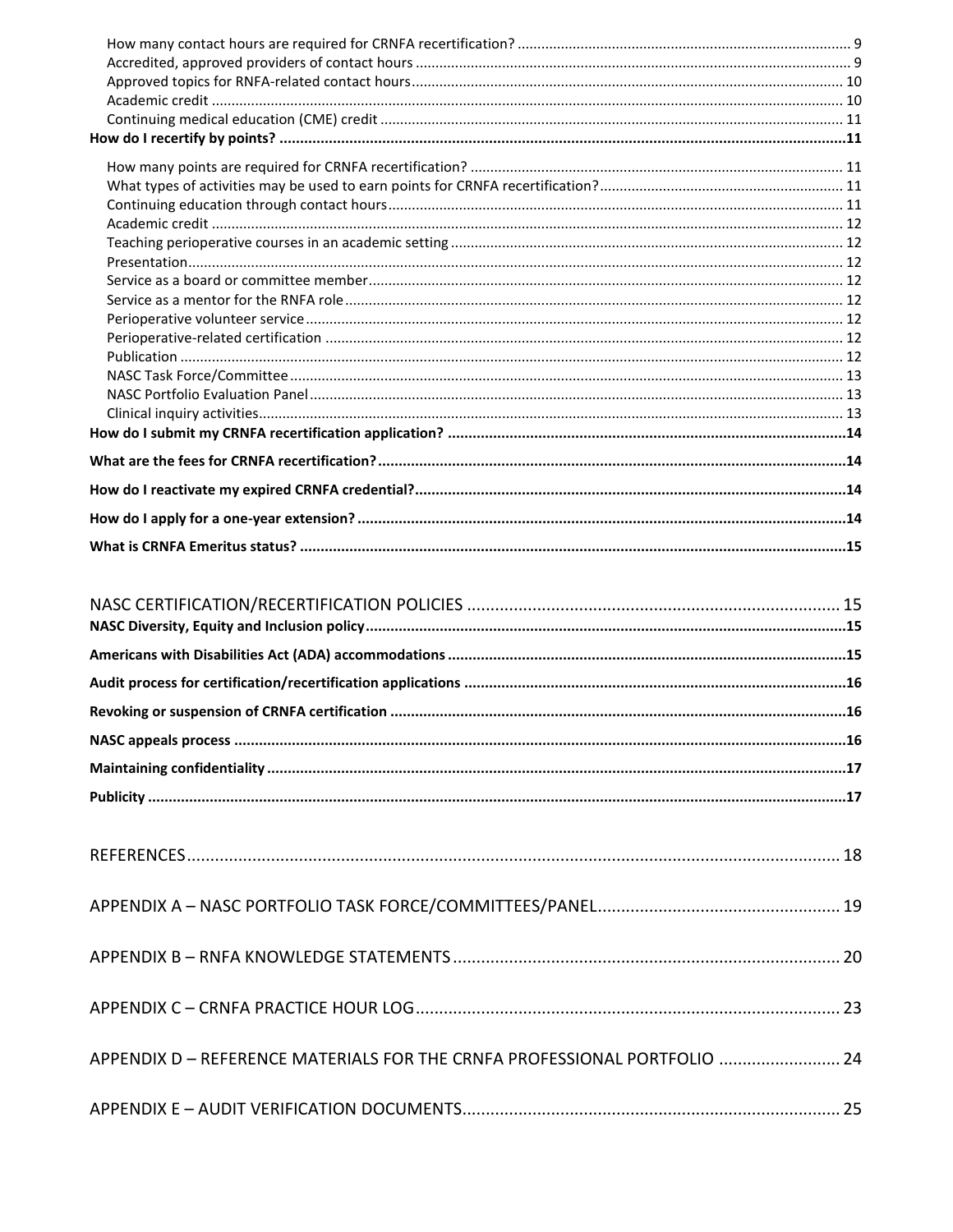# INTRODUCTION TO CERTIFICATION

# <span id="page-4-0"></span>What is certification?

The American Board of Nursing Specialties (ABNS) defines certification as formal recognition of the specialized knowledge, skills, and experience demonstrated by the achievement of standards identified by a nursing specialty to promote optimal health outcomes. $<sup>1</sup>$ </sup>

CRNFA certification is a voluntary program that validates the specialized knowledge, skills, and experience of an individual RN practicing at a proficient or expert level as an RN first assistant (RNFA).

# <span id="page-4-1"></span>Why obtain CRNFA certification?

Earning and maintaining CRNFA certification

- demonstrates accountability to the general public for providing safe nursing practice;
- enhances quality patient care;
- identifies RNs who have demonstrated specialized knowledge, skills, and experience in the RNFA expanded role;
- allows employing agencies to identify RNFAs who have obtained proficiency as an individual RNFA; and
- provides personal satisfaction for practitioners.

## <span id="page-4-2"></span>What are the objectives of the CRNFA certification program?

According to the National Assistant at Surgery Certification (NASC) Board of Directors, objectives of the CRNFA certification program include

- promoting excellence in nursing and health care globally by enhancing the value of RNFA certification;
- establishing and promoting credentialing standards for RNFAs;
- recognizing individuals who achieve CRNFA certification;
- creating value for employers, employees, and the CRNFA;
- seeking inclusion by partnering with organizations who share the NASC vision and values; and
- promoting the art and science of assisting at surgery.

## <span id="page-4-3"></span>How does an RNFA earn the CRNFA credential?

To earn the CRNFA credential, candidates must meet eligibility requirements, apply for certification, and successfully complete the CRNFA Professional Portfolio.

Successfully completing the CRNFA Professional Portfolio requires a thorough understanding of the knowledge and skills required for proficient or expert clinical practice in the RNFA role. Knowledge and skills can be obtained through work experience, independent learning, and/or educational programs. The experiential component of the portfolio requires an individual have a minimum of 2,000 hours of experience performing in the RNFA role. Thus, the CRNFA Professional Portfolio is based on the knowledge and skills an RN with 2,000 hours of RNFA practice in the perioperative setting is expected to know. The portfolio assesses both experiential and cognitive knowledge and skills, as together these form the foundation of clinical practice.

## <span id="page-4-4"></span>How was the CRNFA Professional Portfolio developed?

The CRNFA Professional Portfolio was developed by NASC committees composed of active and emeritus CRNFAs, qualified CRNFA certification candidates, and subject matter experts. Appendix A provides additional information about the NASC Portfolio Task Force/Committees/Panel.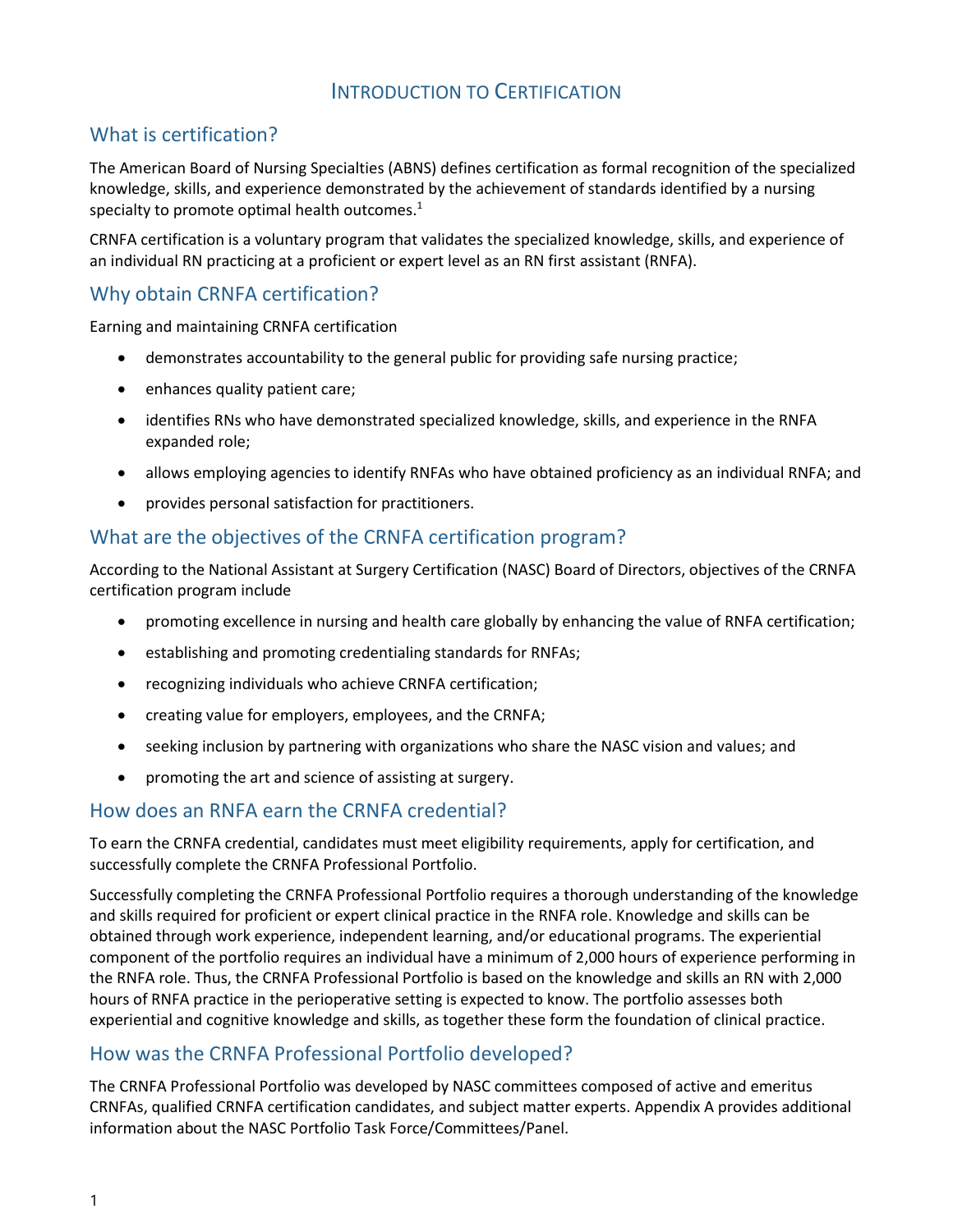Under the expert guidance of Manny Straehle, PhD, President of Assessment, Education, and Research Experts (AERE), NASC conducted a Job Analysis intended to describe the functions, responsibilities, and underlying knowledge and skills essential for proficiency in the RNFA role. The domains and knowledge statements from the Job Analysis served as a guideline for development and content of the professional portfolio. See Appendix B for a list of the knowledge statements included in the CRNFA Job Analysis. Table 1 shows the seven domains of the CRNFA Job Analysis, the number of knowledge statements for each domain, and the percent of portfolio items for each domain.

| Table 1: CRNFA Job Analysis Domains, Number of Knowledge Statements, and Percent of Portfolio |                                                 |                             |  |
|-----------------------------------------------------------------------------------------------|-------------------------------------------------|-----------------------------|--|
| <b>DOMAIN</b>                                                                                 | <b>NUMBER OF KNOWLEDGE</b><br><b>STATEMENTS</b> | <b>PERCENT OF PORTFOLIO</b> |  |
| <b>Preoperative Patient Assessment</b>                                                        | 25                                              | 10%                         |  |
| Intraoperative Patient Care Interventions                                                     | 21                                              | 35%                         |  |
| <b>Emergency Situations</b>                                                                   | 6                                               | 9%                          |  |
| Postoperative Patient Care Interventions                                                      | 6                                               | 5%                          |  |
| <b>Infection Prevention</b>                                                                   | 16                                              | 13%                         |  |
| Perioperative Workplace Safety                                                                | 7                                               | 13%                         |  |
| <b>Professional Practice</b>                                                                  | 16                                              | 15%                         |  |
| Total                                                                                         | 97                                              | 100%                        |  |

# <span id="page-5-0"></span>What are the subject areas addressed in the portfolio?

The CRNFA Professional Portfolio consists of three studies that address the seven domains identified during the Job Analysis. Table 2 provides an outline of the content of the CRNFA Professional Portfolio delineating the number of activities that must be completed in each study and the percent of the portfolio comprised by each study.

| Table 2: CRNFA Professional Portfolio Content Outline |                             |                             |  |
|-------------------------------------------------------|-----------------------------|-----------------------------|--|
| <b>SUBJECT AREA</b>                                   | <b>NUMBER OF ACTIVITIES</b> | <b>PERCENT OF PORTFOLIO</b> |  |
| <b>Clinical Case Study</b>                            |                             |                             |  |
| Preoperative                                          | 29                          | 27%                         |  |
| Intraoperative                                        | 35                          | 32%                         |  |
| Postoperative                                         | 12                          | 11%                         |  |
| <b>Workplace Safety Study</b>                         | 15                          | 14%                         |  |
| <b>Professional Practice Study</b>                    | 18                          | 16%                         |  |
| Total                                                 | 109                         | 100%                        |  |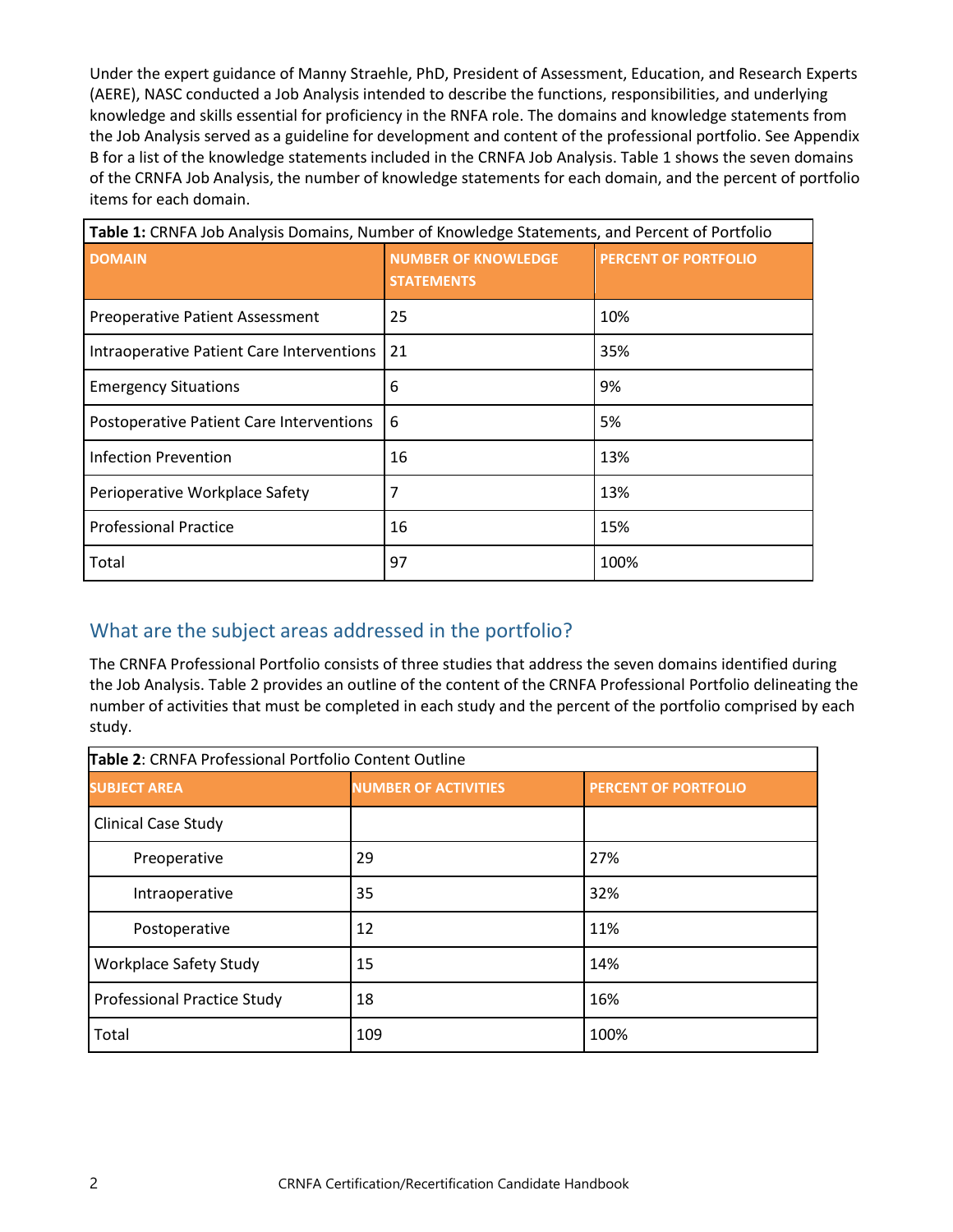# APPLYING FOR THE CRNFA PROFESSIONAL PORTFOLIO

# <span id="page-6-1"></span><span id="page-6-0"></span>What are the eligibility requirements to apply for CRNFA?

Based on whether the applicant is a registered nurse (RN) or an advanced practice registered nurse (APRN), candidates must meet one of two eligibility paths for CRNFA certification:

### <span id="page-6-2"></span>**RN applicants**

If the applicant is an RN, eligibility requirements for CRNFA certification include

- a bachelor's degree or higher in any field;
- current CNOR certification;
- current, unrestricted RN licensure in the state where currently practicing;
- completion of an acceptable RNFA program\* that meets AORN standards for RNFA education programs; and
- a minimum of 2,000 documented hours of practice as an RNFA.

\*For a list of acceptable RNFA programs[, see https://nascertification.com/resources/acceptable](https://nascertification.com/resources/acceptable-rnfa-programs/)[rnfa-pr](https://nascertification.com/resources/acceptable-rnfa-programs/)ograms/.

### <span id="page-6-3"></span>**APRN applicants**

If the applicant is an APRN (ie, clinical nurse specialist, nurse practitioner, certified nurse midwife, or certified registered nurse anesthetist), eligibility requirements for CRNFA certification include

- certification as an APRN by an accredited certification program;
- current, unrestricted RN licensure in the state where currently practicing;
- completion of an acceptable RNFA program\* that meets AORN standards for RNFA education programs; and
- a minimum of 2,000 documented hours of practice as an RNFA.

\*For a list of acceptable RNFA programs, see [https://nascertification.com/resources/acceptable-rnfa](https://nascertification.com/resources/acceptable-rnfa-programs/)[programs/.](https://nascertification.com/resources/acceptable-rnfa-programs/)

## <span id="page-6-4"></span>How do I document 2,000 hours of practice as an RNFA?

At the time of application, all CRNFA candidates must have completed a minimum of 2,000 hours of practice as an RNFA. A practice hour log delineating your 2,000 hours of RNFA practice must accompany your application.

### <span id="page-6-5"></span>**How should I log my RNFA hours?**

Candidates should document their practice hours using the CRNFA Practice Hour Log provided in Appendix C. Appendix C also contains a link to the log in Excel format.

Facility printouts may be used to document practice hours. The candidate's name must be documented as RNFA or first assistant and the log must include the

- date of procedure;
- type of procedure;
- duration of procedure delineating pre-, intra-, and postoperative minutes; and
- name or initials of the surgeon assisted.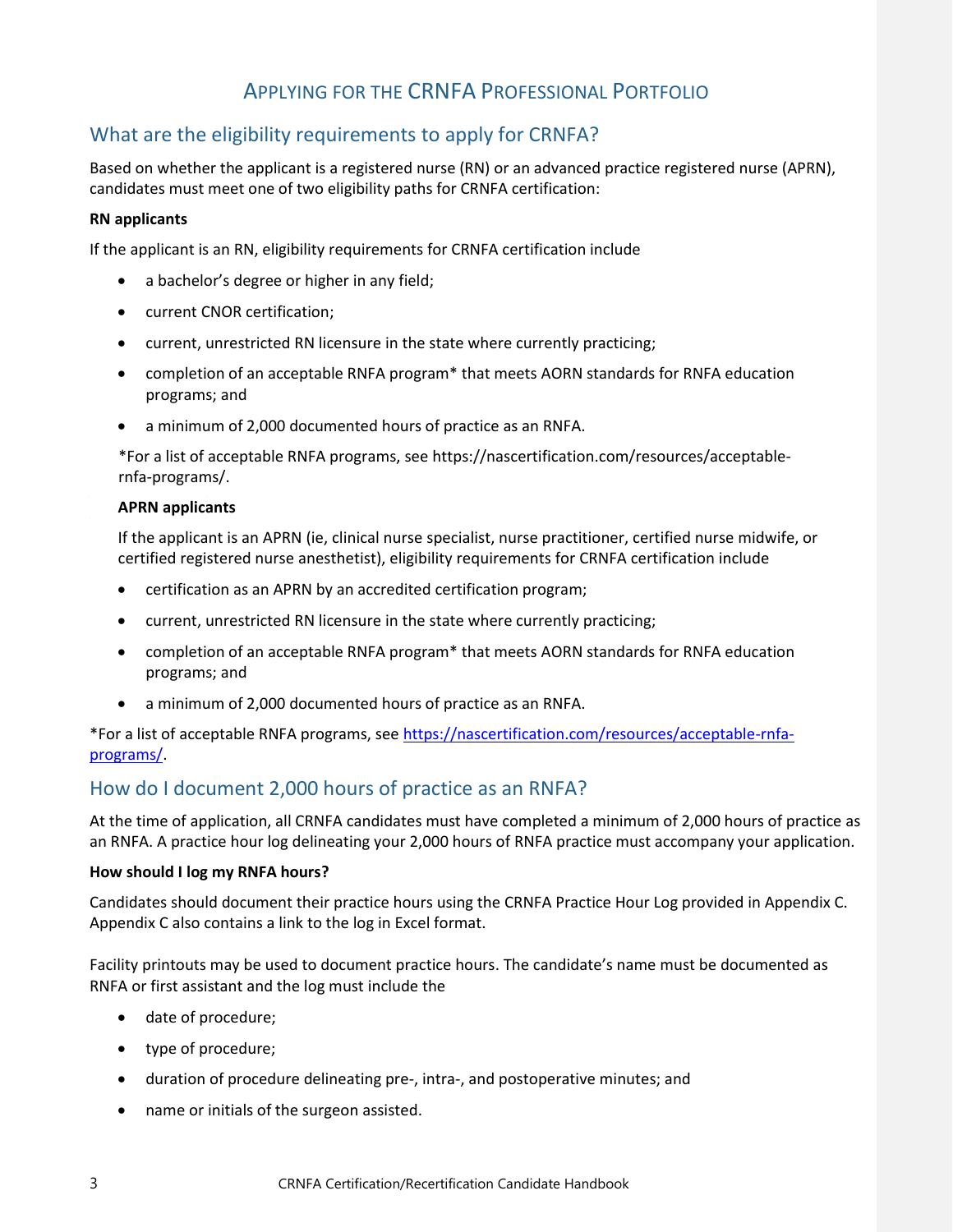### <span id="page-7-0"></span>**What types of practice hours may I include in my documented 2,000 hours of RNFA practice?**

Documented practice hours may include patient care provided while performing in the RNFA role during the preoperative, intraoperative, or postoperative phases.

- The *Preoperative Phase* includes care provided on the day of the procedure from the time the patient enters the surgical facility until the patient enters the operating room. The following may be documented as care performed during the Preoperative Phase:
	- o conducting history and physical assessments;
	- o providing patient, family, or caregiver education;
	- o reviewing patient records in preparation for the surgical procedure;
	- o participating in preoperative components of the Universal Protocol; and
	- $\circ$  communicating the plan of care, special needs of patient and/or surgeon, and other pertinent information with interdisciplinary and/or perioperative team members.
- The *Intraoperative Phase* includes care provided from the time the patient enters the operating room until the patient leaves the operating room. While performing in the intraoperative role the RNFA cannot be concurrently serving in any other perioperative role (eg, scrub person).
- The *Postoperative Phase* includes care provided from the time the patient leaves the operating room until the patient is discharged from Phase 1 post-anesthesia care. The following may be documented as care performed during the Postoperative Phase:
	- o transporting patient to post-anesthesia care;
	- o assisting with initial post-anesthesia care monitoring;
	- o writing postoperative orders;
	- o writing or dictating progress notes or discharge summaries;
	- $\circ$  implementing postoperative interventions (eg, changing dressings, checking and monitoring surgical drains, removing/inserting catheters or intravenous lines, providing nutritional support or electrolyte therapy);
	- o providing patient, family, or caregiver education;
	- o collaborating with facility and community resources for postdischarge care; and
	- o administering medications.

### <span id="page-7-1"></span>**What are acceptable RNFA practice hours?**

When documenting RNFA practice hours,

- the 2,000 hours must be completed during the five years immediately preceding the application;\*
- at least 500 of the required 2,000 hours must be completed during the two years immediately preceding application;
- at least 1,000 of the required 2,000 hours must be for RNFA practice performed during the intraoperative period;
- pre-, intra-, and postoperative hours do not have to be for the same patient;
- pre- and postoperative hours do not have to be from cases where the applicant assisted intraoperatively;
- the 2,000 hours may include practice hours performed while in an RNFA internship, practicum, or RNFA educational program, otherwise the hours must be completed after graduation from an RNFA program;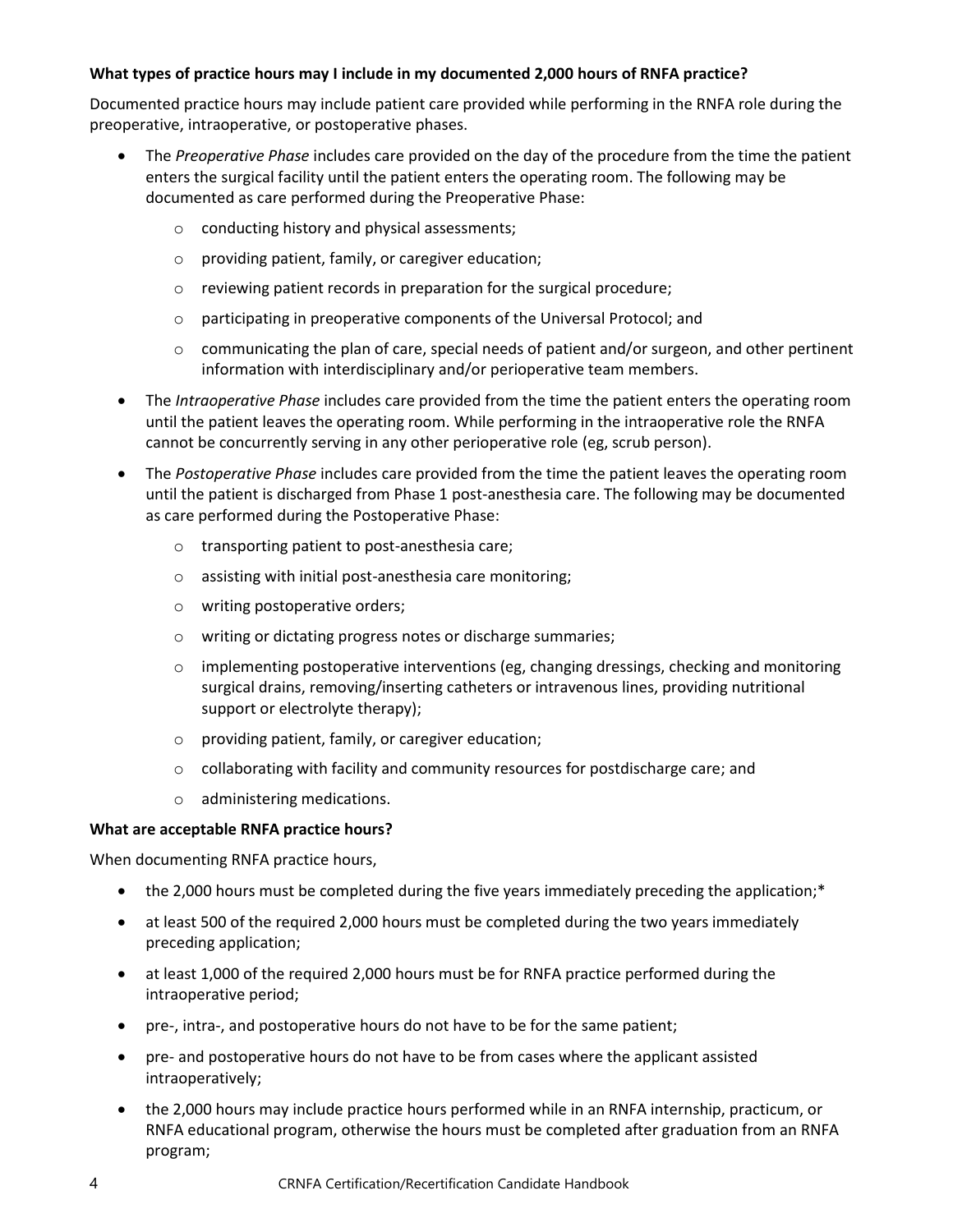- practice hours completed while working in an RNFA role in a volunteer status may be included; and
- the 2,000 hours may not include time attending classes, programs or seminars.

\*If practice hours occurred more than five years before application, please contact NASC.

# <span id="page-8-0"></span>How can I apply for CRNFA certification by portfolio?

You may apply for CRNFA certification by portfolio by completing the online application at www.nascertification.org. Click on the "*Login"* link at the top of the page. The first time you log in, you will need to click the orange *"Register as an Applicant"* button to register and create a profile.

To complete the online application for certification by portfolio, you will need

- contact information including your address, email, birth date, and home phone numbers; and
- contact information for your current employer and each employer with whom you have logged practice hours including the facility name, address, phone number and your supervisor's name, address, email, and phone number.

### **RN applicants must include:**

- RN license,
- CNOR certification,
- diploma for bachelor's degree or higher in any field,
- certificate of completion of an acceptable RNFA education program,\*
- CRNFA Practice Hour Log with a minimum of 2,000 documented hours of practice as an RNFA, and
- payment (you may use a credit card when submitting the application, or you may mail a check).

### **APRN applicants must include:**

- RN license,
- APRN certification,
- certificate of completion of an acceptable RNFA education program,\*
- CRNFA Practice Hour Log with a minimum of 2,000 documented hours of practice as an RNFA, and
- payment (you may use a credit card when submitting the application, or you may mail a check).

\*For a list of acceptable RNFA programs, see [https://nascertification.com/resources/acceptable-rnfa](https://nascertification.com/resources/acceptable-rnfa-programs/)[programs/.](https://nascertification.com/resources/acceptable-rnfa-programs/)

## <span id="page-8-1"></span>Does NASC verify the information I provide on my application?

Information provided by candidates on applications for CRNFA certification may be verified. Information that may be verified may include the applicant's

- RN license (via Nursys),
- CNOR certification (via CCI website),
- professional nursing history (via contact with past employers), and/or
- practice hour logs (via contact with supervisor).

### <span id="page-8-2"></span>How much does CRNFA certification by Professional Portfolio cost?

The CRNFA certification fee is \$550.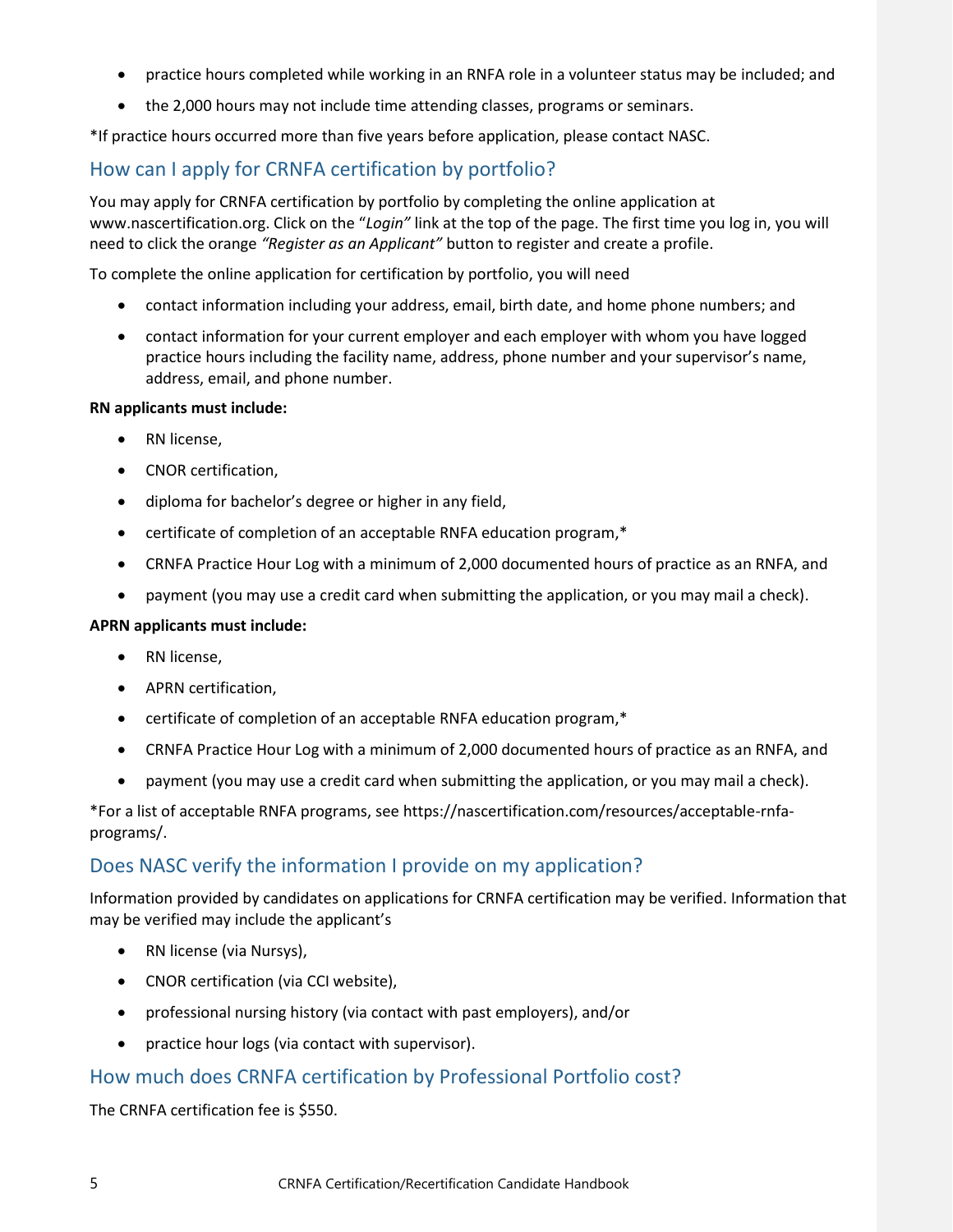# COMPLETING THE CRNFA PROFESSIONAL PORTFOLIO

# <span id="page-9-1"></span><span id="page-9-0"></span>How much time do I have to complete the portfolio?

Once your application for CRNFA certification is approved, NASC will contact you to select a start date to begin working on your portfolio. You must begin working on the portfolio within two months from the date your application is approved.

On your start date, you will receive an email from NASC with login information for the CRNFA Professional Portfolio portal. The instructions and documents you need to complete the portfolio will be provided to you through the portal.

Your completed portfolio documents must be uploaded to the portal no later than three months after your start date.

### <span id="page-9-2"></span>**What happens If I do not schedule a start date for the portfolio?**

If you fail to schedule a start date and do not contact NASC, your entire certification fee is forfeited. To reapply for certification, you must meet current eligibility criteria and pay the applicable certification fee.

### <span id="page-9-3"></span>**What happens If I do not submit my portfolio documents by the due date?**

If you fail to submit your completed CRNFA Professional Portfolio documents within three months after your start date and you do not contact NASC, your entire certification fee is forfeited. To reapply for certification, you must meet current eligibility criteria and pay the applicable certification fee.

### <span id="page-9-4"></span>**What if I need more time to begin or complete the portfolio?**

If you are unable to choose a start date and begin working on your portfolio within two months after your application is approved or to complete your portfolio within three months after your start date, please contact NASC. We may be able to provide a one-month extension. The administrative fee for a one-month extension is \$100.

## <span id="page-9-5"></span>Are there specific references or materials I should use to prepare for the portfolio?

See Appendix D for a list of recommended reference materials for completing the CRNFA Professional Portfolio.

As a certification organization, NASC develops and administers the CRNFA Professional Portfolio. NASC does not promote or endorse any specific study guides, review products, and/or training courses.

## <span id="page-9-6"></span>Do I need a computer to complete the portfolio?

You will need an Internet connection to access the portal and some of the recommended references. You will need to complete the portfolio on a computer using a standard word processing program such as Microsoft Word or Apple Pages. The CRNFA Professional Portfolio documents are provided as Microsoft Word documents and your completed documents must be submitted in Microsoft Word format. If you complete your portfolio using an Apple computer, you will need to convert the documents to Microsoft Word format.

## <span id="page-9-7"></span>How does my portfolio get evaluated?

The completed CRNFA Professional Portfolios are evaluated by two members of a NASC volunteer panel consisting of active and emeritus CRNFAs. The volunteers use a detailed rubric to evaluate and score each portfolio. If the two evaluators reach different conclusions (ie, one evaluator awards a passing score and one evaluator awards a failing score), a third evaluator will review the portfolio submission. The portfolio evaluation process is double-blind, meaning that the candidate does not know who evaluated their portfolio and the evaluators do not know the identity of the candidate.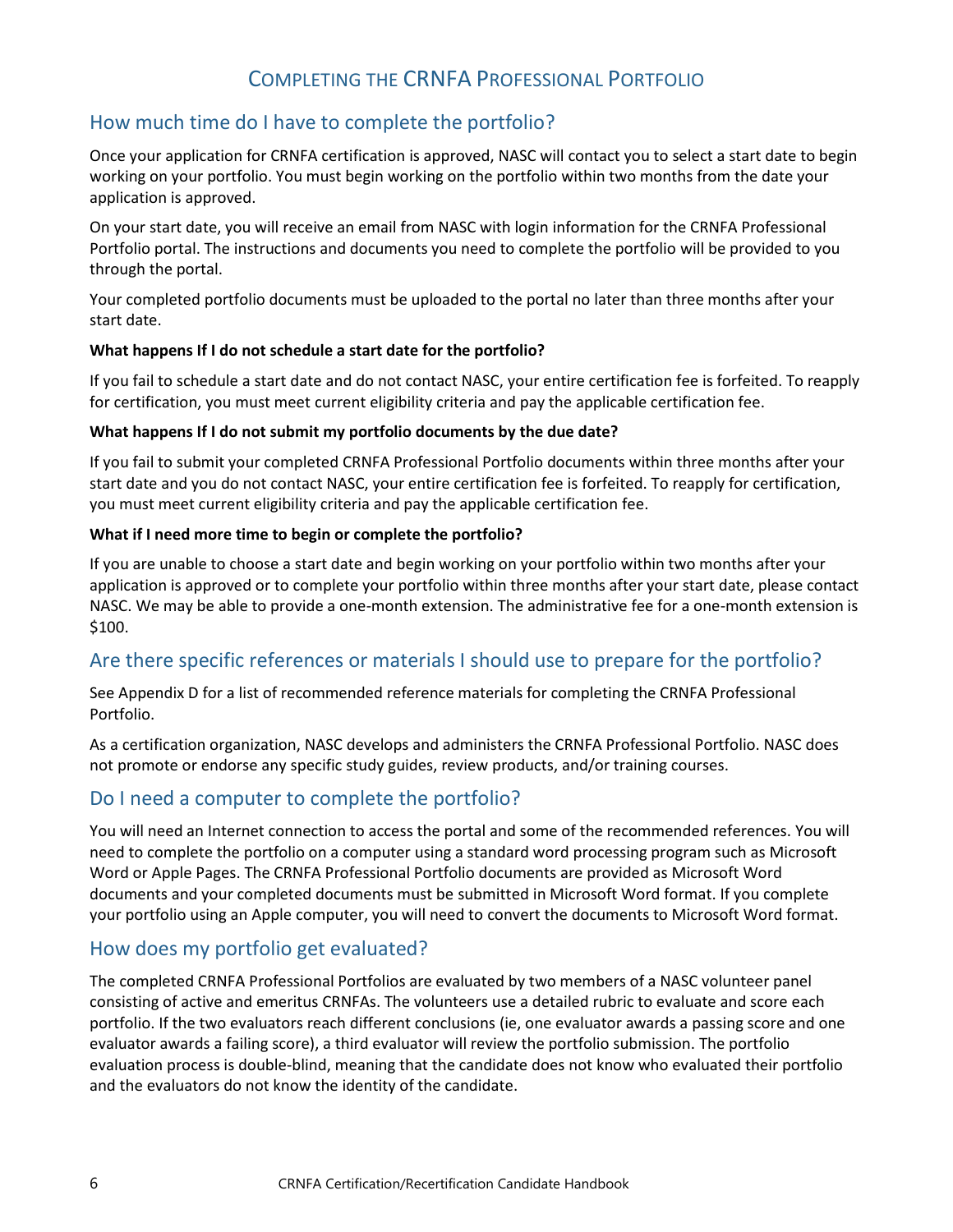# <span id="page-10-0"></span>How long does it take to receive my results?

NASC is committed to notifying each applicant of their results in a timely manner while maintaining a high standard of accuracy, objectivity, and impartiality. Our goal is to notify all candidates of their pass or fail status within one month from the date the completed portfolio is submitted. However, based on the number of candidate submissions, Portfolio Evaluation Panel schedules, and the need for additional portfolio review, additional time may be required.

## <span id="page-10-1"></span>What happens when I pass the portfolio?

If your portfolio submission earns a passing score, we will notify you that you are CRNFA certified. You will be able to log into your account and print your certificate immediately. You will also be able to verify your certification on our website. NASC will mail an official certificate to you within three weeks.

Because of the collaborative partnership between the Competency and Credentialing Institute (CCI) and NASC, if you hold CNOR certification, the CNOR certification will be renewed by CCI on the same five-year schedule as your CRNFA credential. When you recertify your CRNFA, NASC will send this information to CCI and they will recertify your CNOR credential.

# <span id="page-10-2"></span>What happens if I fail the portfolio?

If you fail your portfolio submission, you will have one opportunity to revise and resubmit your documents. Revisions must be completed and submitted within 60 days and there is a \$100 fee. Your revised documents will be evaluated by the same committee members who originally evaluated your portfolio. If you earn a passing score on your revised documents, we will notify you that you are CRNFA certified.

If you do not earn a passing score on your revised documents, you fail to obtain certification. To become certified, you will need to apply again, pay the certification fee, and complete a new portfolio using a different patient for the Clinical Case Study.

# <span id="page-10-3"></span>What happens if I cheat or share information from the portfolio with my colleagues?

When you submit your portfolio, you will sign a statement that you have maintained the confidentiality of the portfolio contents and that your portfolio submission is your own work. While we recognize that collaboration with your surgical team is an important aspect of interprofessional collegiality, your portfolio must be your own work and a demonstration of your personal knowledge, skills, and experience in the RNFA role.

# USING THE CRNFA CREDENTIAL

<span id="page-10-4"></span>CRNFA is the official credential recognizing a nurse who has achieved certification as an RNFA. The CRNFA certification validates the specialized knowledge, skills, and experience of an individual RN practicing at a proficient or expert level in the expanded RNFA role.

The CRNFA mark is federally registered with the United States Patent and Trademark Office and may only be used in accordance with NASC policy by those who have achieved and maintain the designation.

## <span id="page-10-5"></span>When can I begin using the CRNFA credential?

You may use the CRNFA credential as soon as you receive email notification from NASC that you have successfully completed the CRNFA Professional Portfolio with a passing score. You will be able to log into your account and print your certificate immediately. You will also be able to verify your certification on our website. NASC will mail an official certificate to you within three weeks.

## <span id="page-10-6"></span>How long is the CRNFA credential active?

Certification status is granted for a period of five years. Unless you complete one of the recertification methods in effect at that time, your certification will expire on December 31st of the fifth year of the recertification cycle.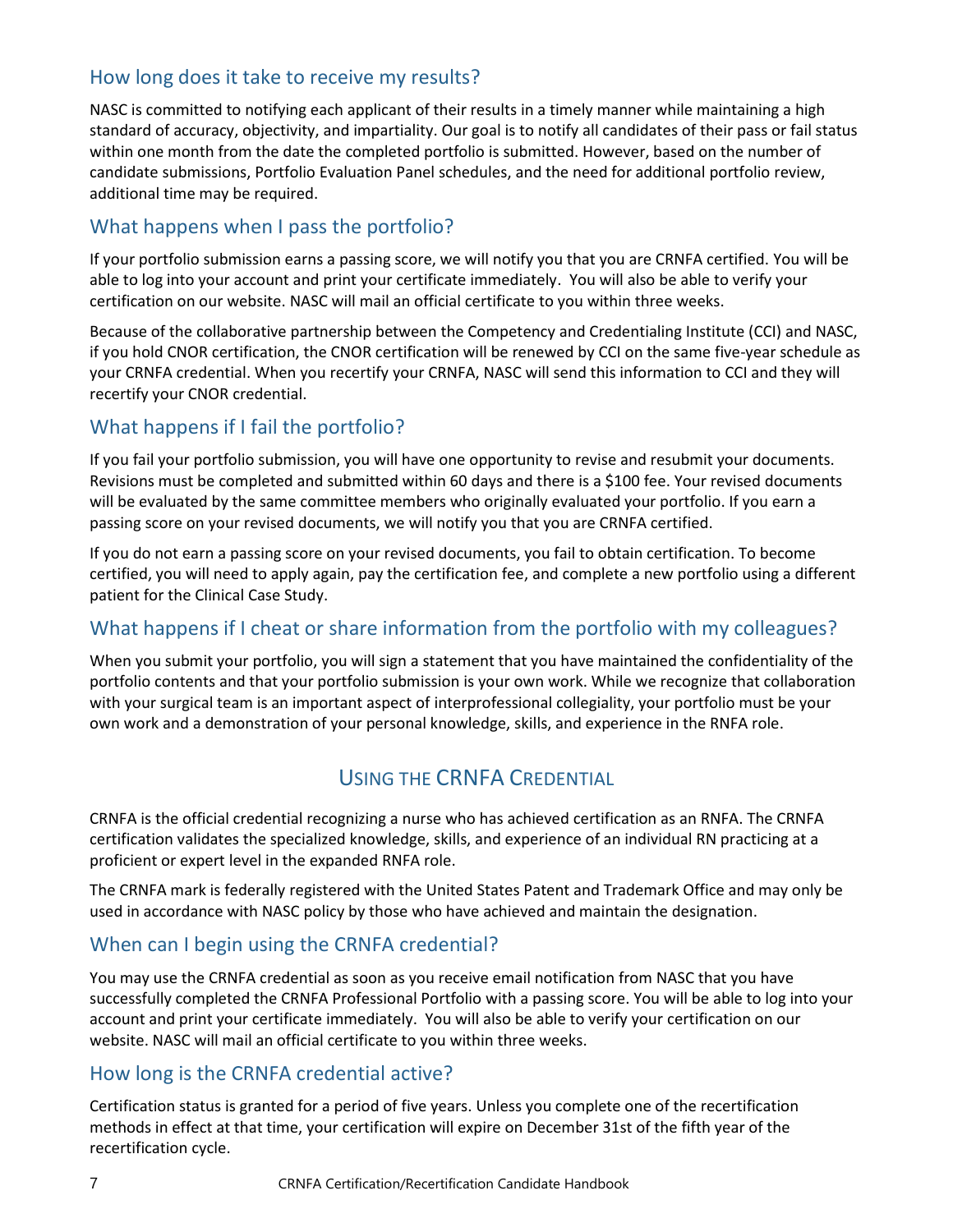If your CRNFA certification lapses, you may no longer use the CRNFA designation. To reinstate your certification, you must meet the eligibility requirements, reapply, and complete the certification process by successfully completing the CRNFA Professional Portfolio. Any misuse or misrepresentation of the CRNFA credential by those not currently holding the credential shall be subject to legal action by NASC.

# <span id="page-11-0"></span>How do I display the CRNFA credential after my name?

You should display your credentials as recommended by the American Nurses Association<sup>2</sup> and the American Nurses Credentialing Center<sup>3</sup> beginning with the highest degree earned and followed by licensure, state designations or requirements, national certifications, awards and honors, and other certifications. For example,

- Jane A. Doe, BSN, RN, CNOR, CRNFA
- John A. Doe, MSN, RN, ACNS-BC, CRNFA

# CRNFA RECERTIFICATION – MAINTAINING YOUR CREDENTIAL

## <span id="page-11-1"></span>When do I recertify my CRNFA credential?

CRNFA certification is conferred by NASC for a period of five years, at which time a CRNFA may seek recertification. Table 3 shows the accrual and recertification periods for CRNFA certifications with expiration dates falling between December 31, 2021, and December 31, 2027.

| Table 3: CRNFA Accrual and Application Periods by Expiration Date |                                      |                                      |
|-------------------------------------------------------------------|--------------------------------------|--------------------------------------|
| <b>IF YOUR CRNFA</b>                                              | PERIOD TO ACCRUE YOUR PRACTICE HOURS | <b>PERIOD TO SUBMIT YOUR</b>         |
| <b>CERTIFICATION EXPIRES</b>                                      | <b>AND CONTACT HOURS/POINTS</b>      | <b>RECERTIFICATION APPLICATION</b>   |
| December 31, 2021                                                 | January 1, 2016 to December 31, 2020 | January 1, 2021 to December 31, 2021 |
| December 31, 2022                                                 | January 1, 2017 to December 31, 2021 | January 1, 2022 to December 31, 2022 |
| December 31, 2023                                                 | January 1, 2018 to December 31, 2022 | January 1, 2023 to December 31, 2023 |
| December 31, 2024                                                 | January 1, 2019 to December 31, 2023 | January 1, 2024 to December 31, 2024 |
| December 31, 2025                                                 | January 1, 2020 to December 31, 2024 | January 1, 2025 to December 31, 2025 |
| December 31, 2026                                                 | January 1, 2021 to December 31, 2025 | January 1, 2026 to December 31, 2026 |
| December 31, 2027                                                 | January 1, 2022 to December 31, 2026 | January 1, 2027 to December 31, 2027 |

*Note.* The accrual period is the time period during which the certificant must complete professional development activities and practice hour requirements. Certificants have up to 5 years to complete their recertification activities and apply for recertification the following year.

# <span id="page-11-2"></span>How do I recertify my CRNFA credential?

To recertify your CRNFA credential, you must

- meet the recertification eligibility requirements,
- choose a recertification method and complete recertification activities during your accrual period,
- submit the NASC application for CRNFA recertification during your recertification year, and
- pay the application fee.

If you hold both the CRNFA and CNOR credentials, you must meet recertification requirements for the CRNFA credential only. CCI will automatically renew your CNOR credential when you recertify your CRNFA credential.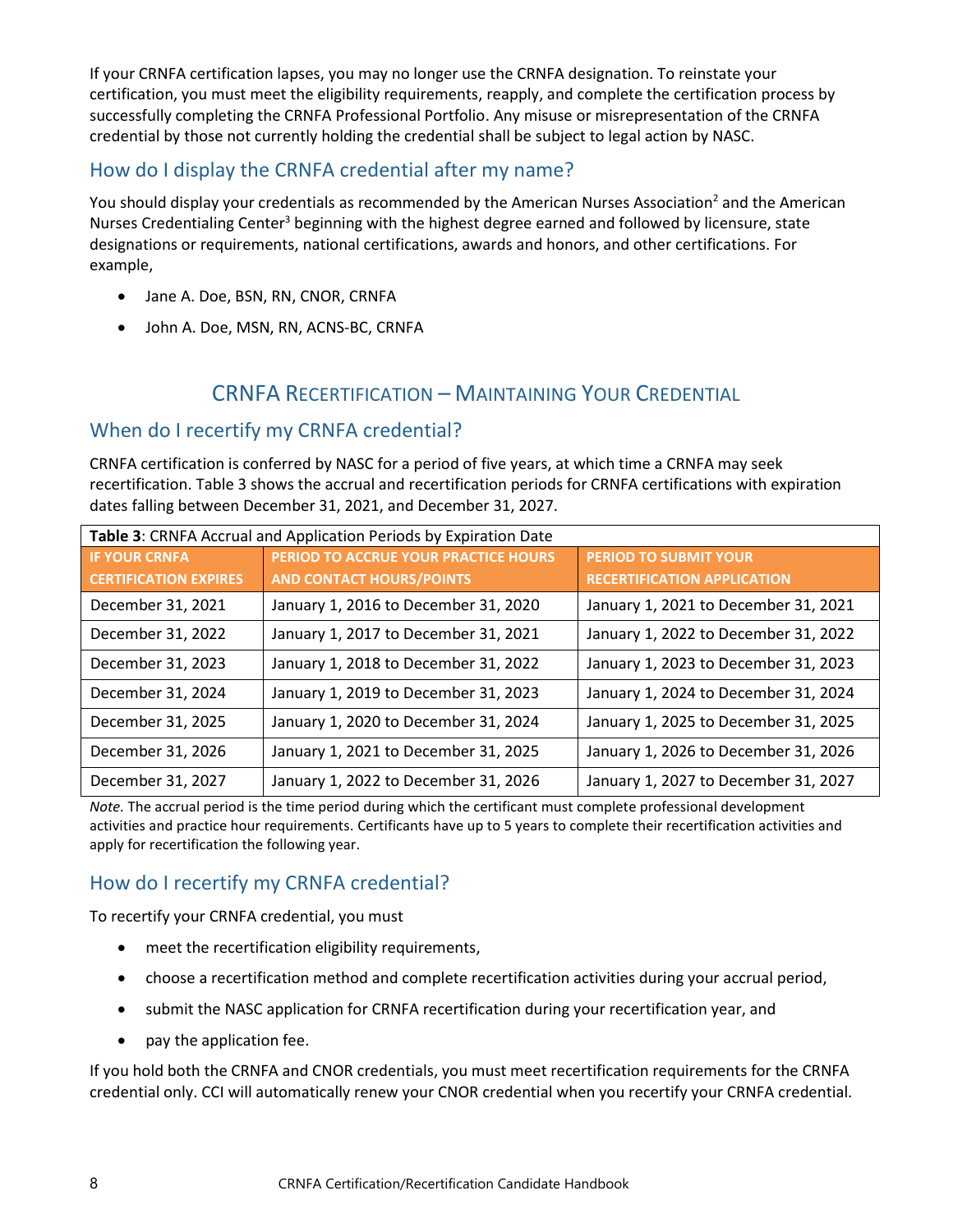# <span id="page-12-0"></span>What are the eligibility requirements for CRNFA recertification?

At the time of application for CRNFA recertification, you must

- hold CRNFA certification;
- hold certification as a CNOR or APRN;
- hold current licensure, without provision or condition, as an RN or APRN in the state where currently practicing; and
- complete the minimum number of practice hours.

In addition to the eligibility requirements all applicants must fulfill the requirements of the selected recertification method.

# <span id="page-12-1"></span>What if I also hold CNOR certification?

Because of the collaborative partnership between the Competency and Credentialing Institute (CCI) and NASC, if you hold CNOR certification, you only need to meet the recertification requirements for CRNFA. The CNOR credential will be automatically renewed when you recertify your CRNFA.

# <span id="page-12-2"></span>What are the methods for CRNFA recertification?

To recertify your CRNFA credential, you must choose a recertification method that includes a prescribed plan for continued professional development. CRNFA certificants may recertify by contact hours or points.

## <span id="page-12-3"></span>How do I recertify by contact hours?

Recertification by contact hours recognizes that professional development may be accomplished by participation in a variety of educational activities.

### <span id="page-12-4"></span>**How many contact hours are required for CRNFA recertification?**

The number of contact hours required for CRNFA recertification is based on the number of RNFA practice hours completed. Recertification by contact hours requires the accumulated hours be awarded within the fiveyear accrual period. Table 4 shows the number of contact hours required for recertification based on the number of clinical practice hours completed.

| Table 4: Contact Hours Required for CRNFA Recertification Based on CRNFA Practice Hours |                                       |                                |
|-----------------------------------------------------------------------------------------|---------------------------------------|--------------------------------|
| <b>NUMBER OF RNFA</b>                                                                   | NUMBER OF RNFA/PERIOPERATIVE-         | <b>TOTAL NUMBER OF CONTACT</b> |
| <b>CLINICAL PRACTICE HOURS</b>                                                          | <b>RELATED CONTACT HOURS REQUIRED</b> | <b>HOURS REQUIRED</b>          |
| Between 500 and 1,000                                                                   | 225                                   | 300                            |
| 1,000 or more                                                                           | 150                                   | 200                            |

When recertifying by contact hours, you are responsible for providing copies of the certificates of attendance for each activity. Note that certificates of attendance with handwritten accreditation statements or provider numbers, without an appropriate accreditation statement or acceptable provider number, or provider numbers that do not state Board of Registered Nursing are not acceptable for earning contact hours for CRNFA recertification. Likewise, contact hours earned before January 1 of the year certified are not acceptable.

### <span id="page-12-5"></span>**Accredited, approved providers of contact hours**

Contact hours approved by any of the following are acceptable:

- American Nurses Credentialing Center (ANCC)
- An agency, organization, or educational institution accredited by ANCC
- Any State Board of Nursing
- Any state nurses' association
- Association of periOperative Registered Nurses (AORN)
- American Association of Critical-Care Nurses (AACN)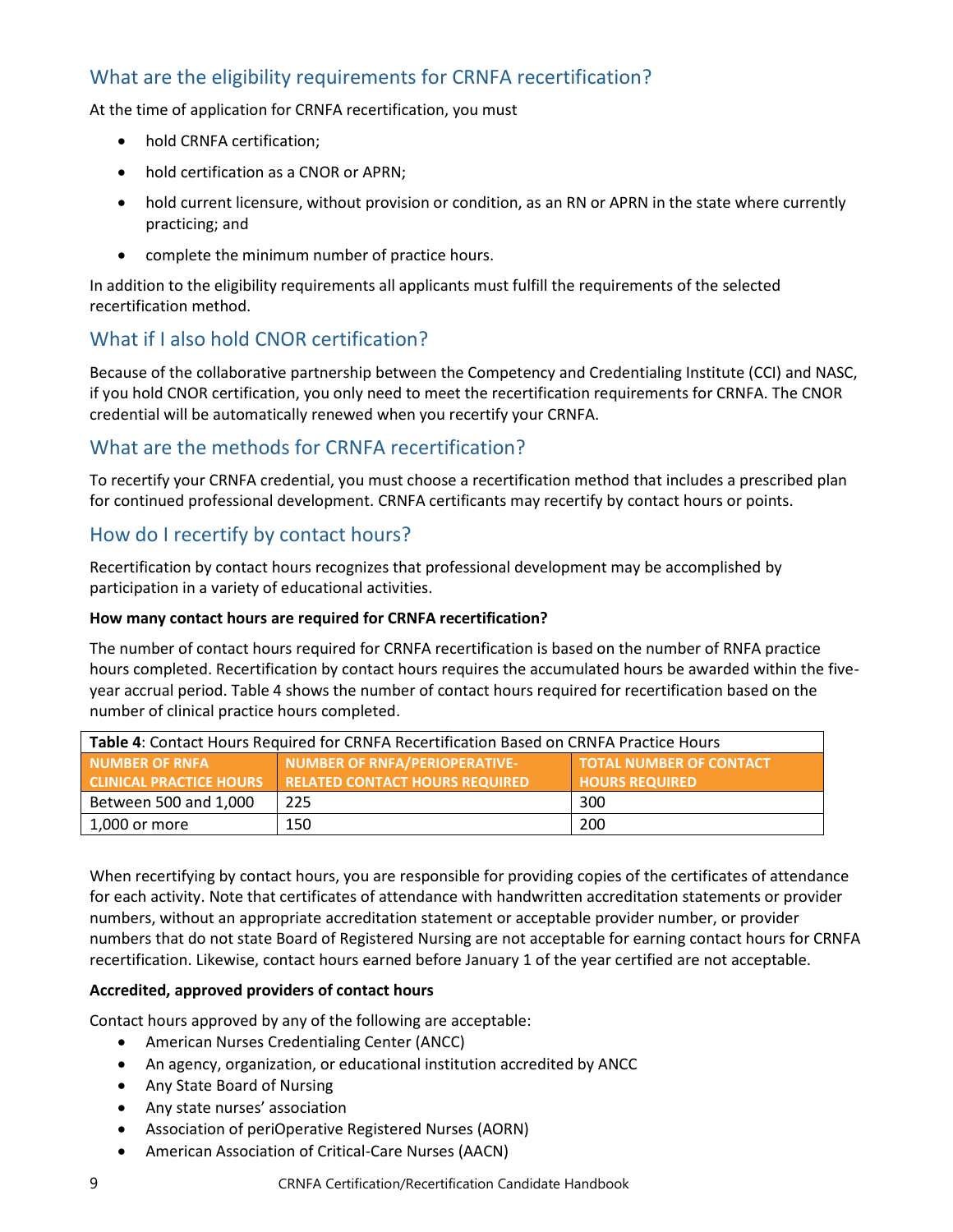- American Association of Neuroscience Nurses (AANN)
- American Association of Nurse Anesthetists (AANA)
- Association of Women's Health, Obstetric, and Neonatal Nurses (AWHONN), formerly NAACOG)
- American Academy of Family Practitioners (AAFP)
- American Academy of Nurse Practitioners (AANP)
- American Academy of Physicians Assistants (AAPA)
- American College of Nurse Midwives (ACNM)
- National Association of Nurse Practitioners in Women's Health (NPWH)
- National Association of Pediatric Nurse Associates and Practitioners (NAPNAP)

*Note:* Certificates from other groups deemed equivalent to those listed above may be accepted as determined by the NASC Executive Director.

### <span id="page-13-0"></span>**Approved topics for RNFA-related contact hours**

To help ensure the validity of the CRNFA credential and its consistency with professional standards, the majority of contact hours earned for CRNFA recertification must be related to the RNFA role. Although the following is not an all-inclusive list, it provides a broad range of RNFA-related topics.

- Anatomy and physiology
- Critical thinking skills
- Communication
- Disease management
- Discharge planning
- Ethics
- Evidence-based practice
- Infection control
- Leadership/supervisory skills
- Legal issues
- Nursing process
- Pain management
- Patient assessment
- Perioperative scope of practice
- Perioperative technology
- Pharmacology
- Pre-, intra-, and postoperative patient care
- Professional development
- Professional guidelines
- Quality improvement/quality assurance
- Research posters
- Research
- Surgical procedures

### <span id="page-13-1"></span>**Academic credit**

CRNFAs may use academic credits in partial fulfillment of the requirements for recertification by contact hours. 50% of the contact hours required for recertification may be earned through academic credits (eg, if 200 total contact hours are required, 100 contact hours may be academic credit). Academic credits used for CRNFA recertification must be relevant to clinical practice or must be courses required for a higher academic degree or an additional bachelor's degree. CRNFAs do not need to be enrolled in a formal degree program at the time the course is taken. A grade of C or better must be earned for each course and courses must be sponsored by an accredited educational institution.

- 1 semester hour of academic credit = 15 contact hours
- $\bullet$  1 quarter hour of academic credit = 10 contact hours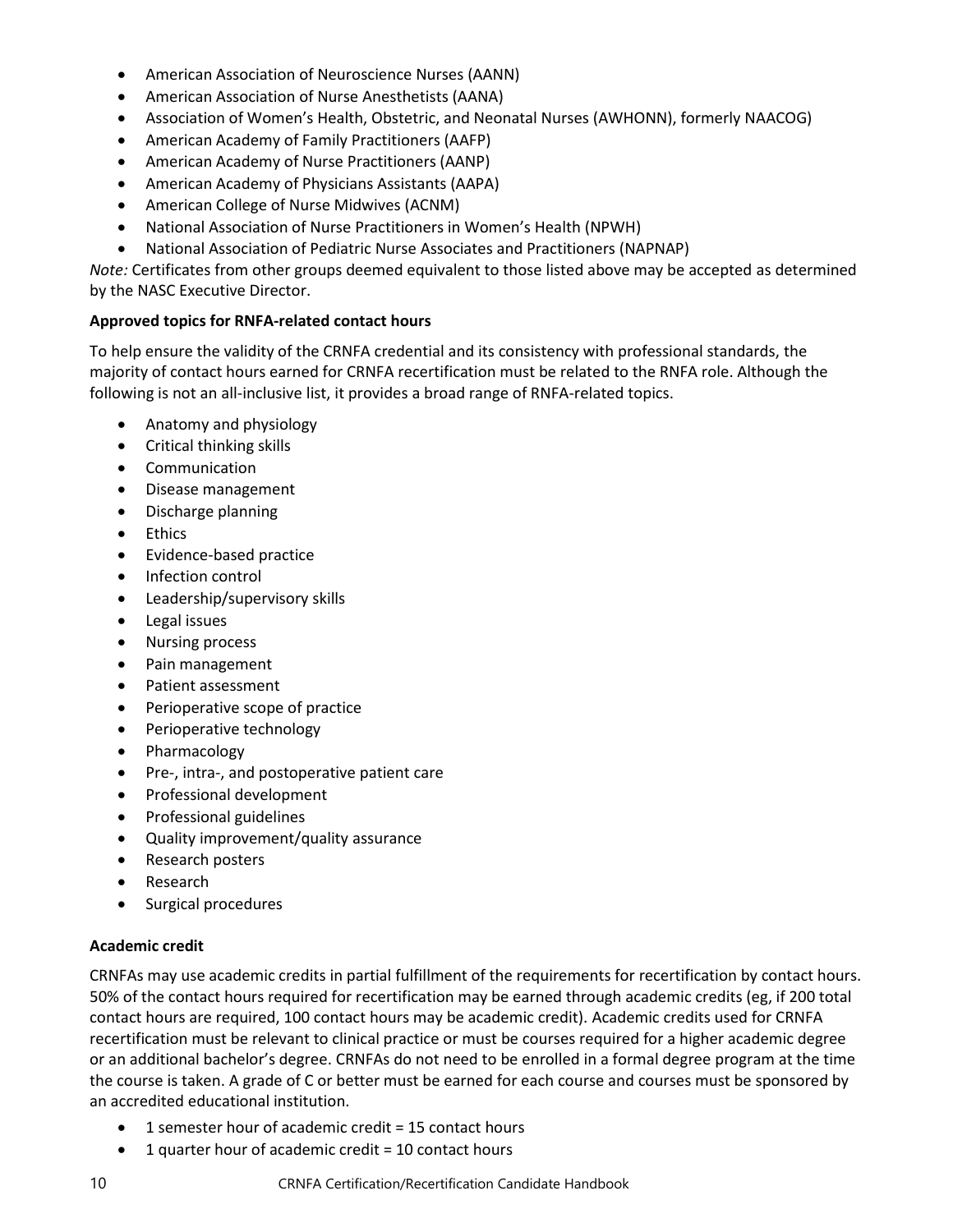### <span id="page-14-0"></span>**Continuing medical education (CME) credit**

CRNFAs may submit Category 1 CME credits in partial fulfillment of the contact hour requirements for CRNFA recertification. Category 1 credits are those expected to maintain, develop, or increase the knowledge, skills, and professional performance and relationships used to provide services for patients, the public, or the profession.<sup>4</sup> 50% of the contact hours required for recertification may be earned through CME (eg, if 300 total contact hours are required, 150 contact hours may be CME).

• 1 Category 1 CME credit = 1 contact hour

### <span id="page-14-1"></span>How do I recertify by points?

Recertification by points recognizes that professional development may be accomplished in a number of ways. The activities that qualify for recertification points are listed below.

### <span id="page-14-2"></span>**How many points are required for CRNFA recertification?**

The number of points required for CRNFA recertification is based on the number of RNFA practice hours completed. Recertification by points requires the accumulated points be earned within the five-year accrual period.

When recertifying by points, you may choose from a list of approved activities to earn points for recertification. There are maximum numbers of points allowed for each activity with the exception of academic study, which has no points limits. Table 5 shows the number of points required for recertification based on the number of clinical practice hours completed.

| <b>Table 5:</b> Points Required for CRNFA Recertification Based on CRNFA Practice Hours |     |  |
|-----------------------------------------------------------------------------------------|-----|--|
| <b>NUMBER OF POINTS REQUIRED</b><br>NUMBER OF RNFA CLINICAL PRACTICE HOURS              |     |  |
| Between 500 and 1,000                                                                   | 500 |  |
| 400<br>1,000 or more                                                                    |     |  |

### <span id="page-14-3"></span>**What types of activities may be used to earn points for CRNFA recertification?**

Any of the following activities may be used to earn points for recertification:

- Continuing education through contact hours
- Academic study
- Teaching perioperative courses in an academic setting
- Presentation
- Service as a board or committee member
- Service as a mentor for the RNFA role
- Service as a coach for RNAS-C or CRNFA certification
- Perioperative volunteer service
- Perioperative-related certification
- Publication
- NASC Task Force/Committee member
- NASC Portfolio Evaluation Panel member
- Clinical inquiry

### <span id="page-14-4"></span>**Continuing education through contact hours**

CRNFA recertification candidates can earn a maximum of 200 points (ie, 100 contact hours) from continuing education activities through an approved provider. A total of 100 points (ie, 50 contact hours) may be earned through Category 1 CMEs.

- 1 Contact hour = 2 points
- 1 CME Category 1 credit = 1 contact hour = 2 points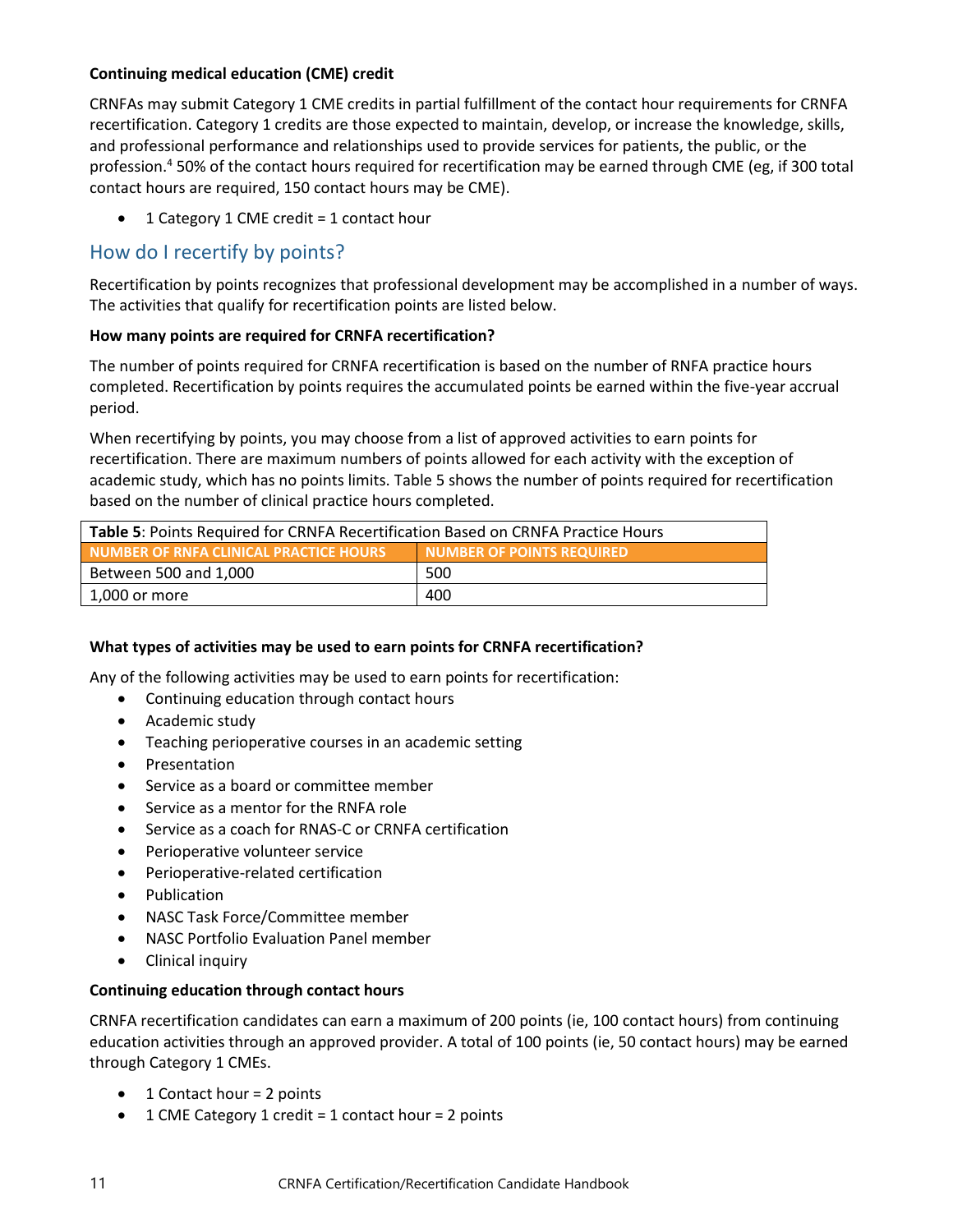### <span id="page-15-0"></span>**Academic credit**

CRNFA candidates can earn unlimited points through academic study. Academic credits used for CRNFA recertification must be relevant to clinical practice or must be courses required for a higher academic degree or an additional bachelor's degree. CRNFAs do not need to be enrolled in a formal degree program at the time the course is taken.

- 1 semester hour of academic credit = 15 points
- 1 quarter hour of academic credit = 10 points

### <span id="page-15-1"></span>**Teaching perioperative courses in an academic setting**

CRNFA recertification candidates can earn a maximum of 200 points by teaching perioperative courses in an academic setting. Each perioperative class taught earns 30 points.

### <span id="page-15-2"></span>**Presentation**

CRNFA recertification candidates can earn a maximum of 150 points by presenting. Each 60 minutes of presentation time earns 10 points.

#### <span id="page-15-3"></span>**Service as a board or committee member**

CRNFA recertification candidates can earn a maximum of 200 points by serving as a member of a board or committee whose work is related to perioperative care or the perioperative setting. Each board or committee membership earns 20 points per year. Attendance at a minimum of four meetings per year is required.

#### <span id="page-15-4"></span>**Service as a mentor for the RNFA role**

CRNFA recertification candidates can earn a maximum of 150 points by serving as a mentor for an RNFA student or new employee in the RNFA role. Each student or employee earns 25 points.

#### <span id="page-15-5"></span>**Perioperative volunteer service**

CRNFA recertification candidates can earn a maximum of 100 points for volunteer perioperative service. Examples include surgical mission trips or service at medically underserved clinics. Each incident of service earns 20 points.

#### <span id="page-15-6"></span>**Perioperative-related certification**

CRNFA recertification candidates can earn a maximum of 100 points for earning or recertifying an accredited perioperative-related certification. Examples of accredited perioperative-related certifications include CNOR, certified perianesthesia nurse (CPAN), certified ambulatory perianesthesia nurse (CAPA), certified registered central service technician (CRCST), certified gastroenterology registered nurse (CGRN) or certified plastic surgical nurse (CPSN). This list is not all-inclusive. Other accredited certifications deemed equivalent by the Executive Director of NASC may be accepted. Table 6 shows the points that may be earned for certification and recertification.

| Table 6: Points Awarded for Perioperative Certification/Recertification |                    |  |
|-------------------------------------------------------------------------|--------------------|--|
| <b>CERTIFICATION STAGE COMPLETED</b>                                    | <b>POINT VALUE</b> |  |
| Initial Certification                                                   | 30 points          |  |
| Recertification                                                         | 20 points          |  |

#### <span id="page-15-7"></span>**Publication**

CRNFA recertification candidates can earn points for publication. Table 7 shows the points that may be earned for various types of publications.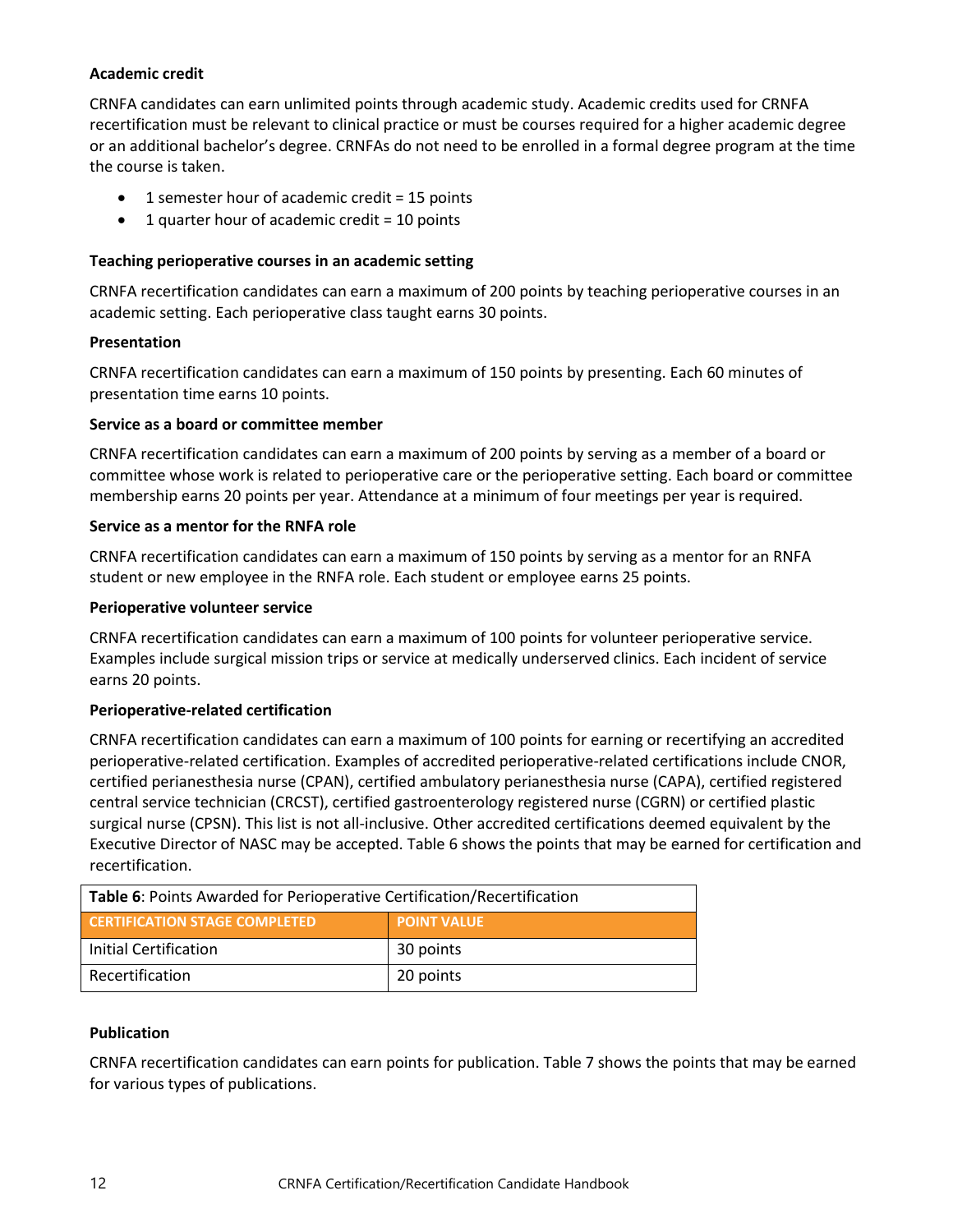| Table 7: Points Awarded for Various Types of Publication |               |                    |  |
|----------------------------------------------------------|---------------|--------------------|--|
| <b>TYPE OF PUBLICATION</b>                               | <b>ROLE</b>   | <b>POINT VALUE</b> |  |
| Doctoral dissertation                                    | First author  | 100 points         |  |
| DNP Capstone project                                     | First author  | 75 points          |  |
| Poster presentation                                      | First author  | 40 points          |  |
| Poster presentation                                      | Second author | 30 points          |  |
| Book chapter                                             | First author  | 50 points          |  |
| Book chapter                                             | Second author | 40 points          |  |
| Peer-reviewed journal article                            | First author  | 50 points          |  |
| Peer-reviewed journal article                            | Second author | 40 points          |  |
| Peer-reviewed journal guest editorial                    | First author  | 30 points          |  |
| Book review                                              | First author  | 20 points          |  |
| Patient education or other health care resource          | First author  | 30 points          |  |
| Patient education or other health care resource          | Second author | 20 points          |  |

#### <span id="page-16-0"></span>**NASC Task Force/Committee**

CRNFA recertification candidates can earn a maximum of 100 points for volunteer service on a NASC Task Force/Committee. Table 8 shows the points that may be earned for service.

| Table 8: Points Awarded for Service on NASC Task Force/Committees |                    |  |
|-------------------------------------------------------------------|--------------------|--|
| <b>TASK FORCE/COMMITTEE</b>                                       | <b>POINT VALUE</b> |  |
| Job Analysis Task Force                                           | 40 points          |  |
| <b>Standards Committee</b>                                        | 30 points          |  |
| <b>Peer Review Committee</b>                                      | 30 points          |  |

### <span id="page-16-1"></span>**NASC Portfolio Evaluation Panel**

CRNFA recertification candidates can earn a maximum of 200 points for volunteer service on the NASC Portfolio Evaluation Panel. Each portfolio evaluated earns 10 points.

### <span id="page-16-2"></span>**Clinical inquiry activities**

CRNFA recertification candidates can earn a maximum of 100 points for leading clinical inquiry. This category includes quality improvement (QI), quality assurance (QA), evidence-based practice (EBP) and research projects. To earn points, the candidate must have primary responsibility for developing, implementing, or evaluating QI, QA, EBP, or research projects that improve practice or patient outcomes. Table 9 shows the points that may be earned for leading clinical inquiry activities.

| Table 9: Points Awarded for Leading Clinical Inquiry Activities |                       |  |
|-----------------------------------------------------------------|-----------------------|--|
| <b>ROLE</b>                                                     | <b>POINT VALUE</b>    |  |
| Primary investigator or project lead                            | 50 points per project |  |
| Secondary investigator or project lead                          | 30 points per project |  |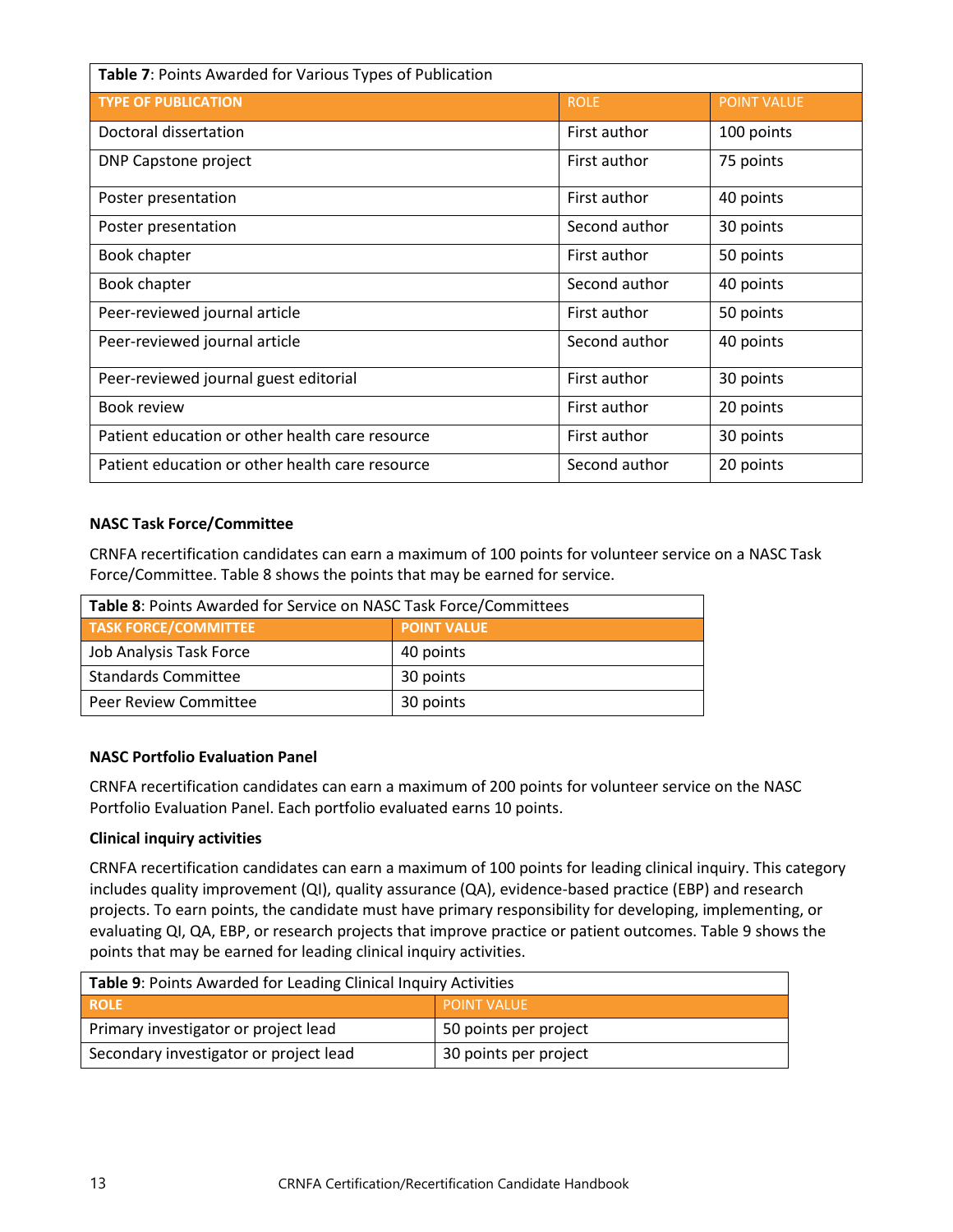# <span id="page-17-0"></span>How do I submit my CRNFA recertification application?

You may complete and submit your recertification application online by clicking the "*Login"* link at the top of the NASC web page (www.nascertification.org). All CRNFAs have an existing account. The first time you log in, click the orange *"Request a Password"* button. If you have trouble logging in, please contact NASC at 1-888- 681-6272.

Alternatively, you may submit your recertification application by downloading the application packet from the NASC website [\(https://nascertification.com/crnfa/recertification/a](https://nascertification.com/crnfa/recertification/)nd mailing or faxing the completed CRNFA Recertification application to: National Assistant at Surgery Certification, 8547 E. Arapahoe Road, Suite J-262, Greenwood Village, Colorado 80112-1436, or 866-681-6272. Please call NASC at 866-681-6272 to confirm receipt of your application.

## <span id="page-17-1"></span>What are the fees for CRNFA recertification?

CRNFA recertification fees are shown in Table 10.

| Table 10: Early and Standard CRNFA Recertification Fees |                                                              |                                                                     |  |
|---------------------------------------------------------|--------------------------------------------------------------|---------------------------------------------------------------------|--|
| <b>CRNEA RECERTIFICATION</b><br><b>METHODS</b>          | <b>EARLY RECERTIFICATION FEES</b><br><b>JANUARY 1-JULY 1</b> | <b>STANDARD RECERTIFICATION FEES</b><br><b>JULY 2 - DECEMBER 31</b> |  |
| <b>Contact Hours</b>                                    | \$450                                                        | \$500                                                               |  |
| Points                                                  | \$450                                                        | \$500                                                               |  |
| <b>One-Year Extension</b>                               | \$195                                                        | \$195                                                               |  |
| Emeritus (one-time fee)                                 | \$125                                                        | \$125                                                               |  |

# CRNFA EXPIRATION/ALTERNATIVES TO CRNFA RECERTIFICATION

## <span id="page-17-2"></span>How do I reactivate my expired CRNFA credential?

Once expired, the CRNFA credential may only be reinactivated by successfully meeting all current eligibility requirements and completing the CRNFA Professional Portfolio. Contact hours or points will not be accepted to regain certified status.

## <span id="page-17-3"></span>How do I apply for a one-year extension?

If your CRNFA credential is nearing expiration and you are unable to meet the recertification requirements, you can apply for a one-year extension of your CRNFA certification. A one-year extension allows the candidate one additional calendar year to accrue the required contact hours or points for recertification. No additional extensions are allowed. If you hold CNOR certification, your CNOR will also be extended for one year. The fee for a one-year extension is \$195. Please contact NASC for more information.

To submit your application for a one-year extension:

- Download the application packet from the NASC website [\(https://nascertification.com/crnfa/recertification/\)](https://nascertification.com/crnfa/recertification/))
- Complete the application and mail or fax to: National Assistant at Surgery Certification, 8547 E. Arapahoe Road, Suite J-262, Greenwood Village, Colorado 80112-1436, or 866-681-6272. Please call NASC at 866-681-6272 to confirm receipt of your application.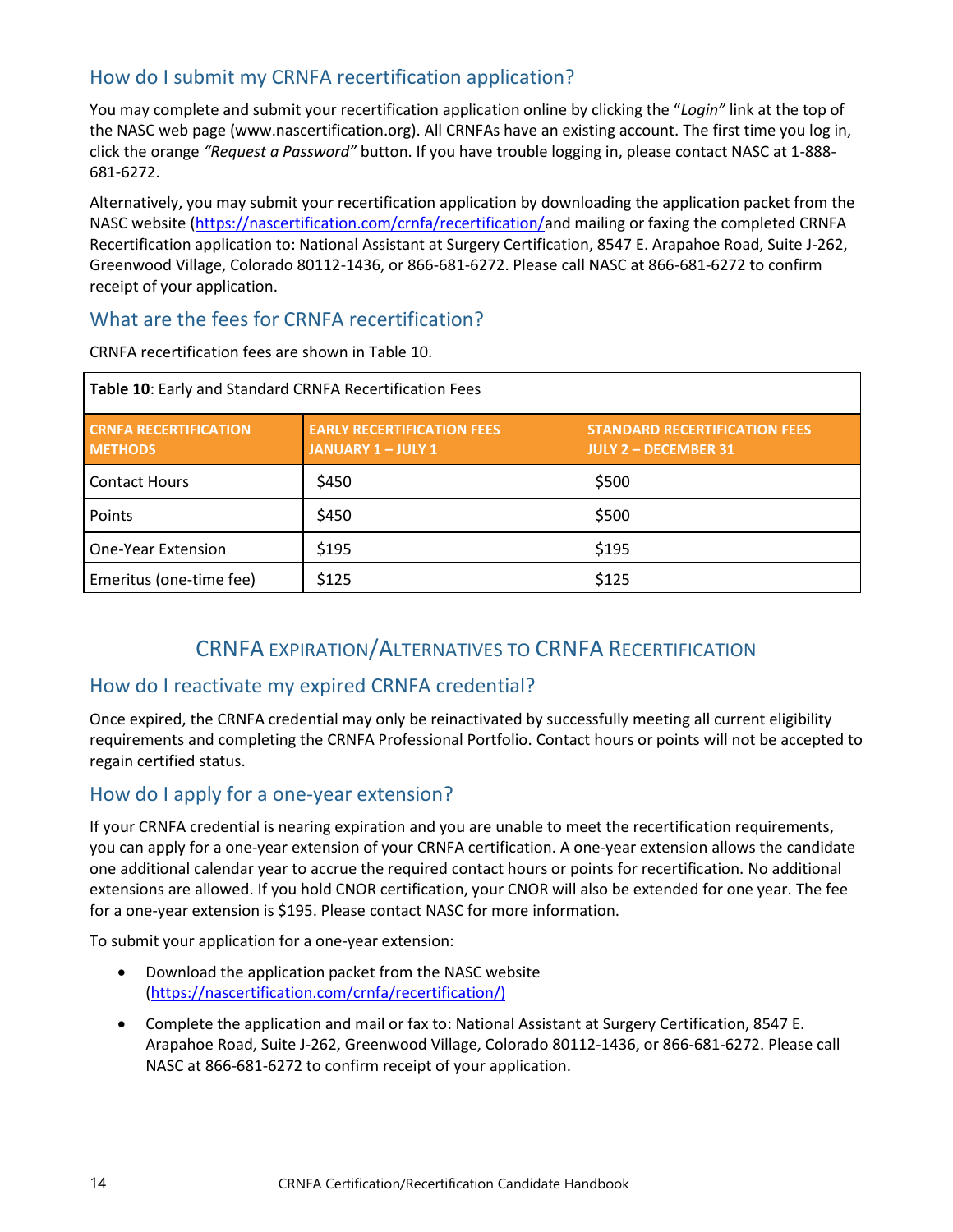# <span id="page-18-0"></span>What is CRNFA Emeritus status?

If you are a CRNFA who is retiring from perioperative nursing, you may maintain your CRNFA credential in an Emeritus status. The CRNFA(E) credential was established to recognize the service and commitment of retiring CRNFAs to the perioperative profession as well as their achievement and maintenance of the CRNFA credential.

To apply for Emeritus status, you must currently hold the CRNFA credential in good standing. There is a onetime fee of \$125 for changing the credential to Emeritus status. Once NASC has received your CRNFA(E) application and fee, your CRNFA(E) certificate will be mailed to you within three weeks.

To submit your application for CRNFA(E):

- Download the application packet from the NASC website [\(http://nascertification.com/crnfa/emeritus](http://nascertification.com/crnfa/emeritus-status/)[status/\)](http://nascertification.com/crnfa/emeritus-status/).
- Complete the application and mail or fax to: National Assistant at Surgery Certification, 8547 E. Arapahoe Road, Suite J-262, Greenwood Village, Colorado 80112-1436, or 866-681-6272. Please call NASC at 866-681-6272 to confirm receipt of your application.

<span id="page-18-1"></span>If you also hold CNOR and would like to apply for Emeritus status of your CNOR credential, you will need to contact CCI (cc-institute.org).

# NASC CERTIFICATION/RECERTIFICATION POLICIES

NASC reserves the right to establish, review, and revise policies and procedures related to CRNFA certification/recertification as deemed appropriate.

## <span id="page-18-2"></span>NASC Diversity, Equity and Inclusion policy

The leaders, employees, and governing bodies of NASC support the fair treatment and dignity of all human beings. The organization does not discriminate among candidates based on age, color, ethnicity, family or marital status, gender identity or expression, language, national origin, physical or mental ability, political affiliation, race, religion, sexual orientation, socioeconomic status, veteran status, or any other characteristics that contribute to the diversity of human individuals.

## <span id="page-18-3"></span>Americans with Disabilities Act (ADA) accommodations

NASC is committed to providing reasonable accommodations in its portfolio processes to otherwise qualified individuals with physical or mental disabilities in accordance with the Americans with Disabilities Act (ADA).

Under the ADA, persons with disabilities may be entitled to accommodations

- if they have a physical or mental impairment that substantially limits a major life activity (such as hearing, seeing, learning, reading, or concentrating) or
- a major bodily function (such as the neurological, endocrine, or digestive system).

During the online application process, candidates with disabilities who believe they need ADA accommodations will have the opportunity to notify NASC of the type of accommodation they require and to provide current and appropriate documentation of the disability. Because the provision of accommodations is based upon an assessment of the current impact of the individual's disabilities, the candidate must provide documentation based on an evaluation conducted within the past five years.

The documentation provided should include correspondence from a health care provider who has first-hand knowledge of the candidate's disability. Correspondence should describe the nature of the disability and make specific recommendations regarding the type of accommodation required to address the disability. The letter should be on the health care professional's letterhead stationery and include his or her title, address, phone number, and original signature.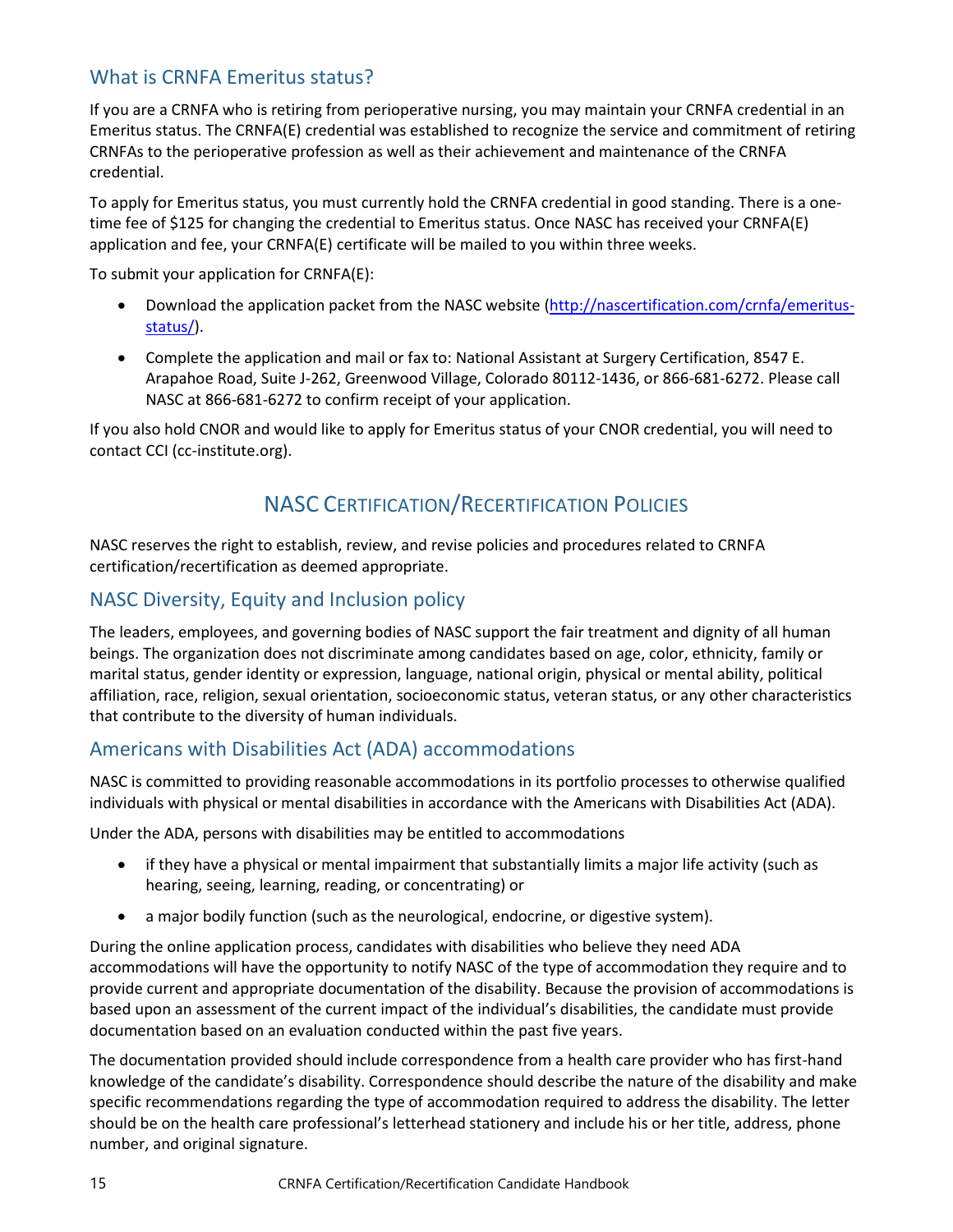All accommodation determinations will be made by NASC at its sole discretion. NASC is not obligated to provide accommodations that would fundamentally alter the measurement of the skills or knowledge the portfolio is intended to test, or that would impose an undue burden on NASC.

# <span id="page-19-0"></span>Audit process for certification/recertification applications

As part of the accreditation process, each certification/recertification application has a 10% chance of being selected for audit. Additionally, if there is any reason to believe that an applicant does not meet eligibility requirements, or if an outside party informs NASC that an individual does not meet certain requirements, the application will be flagged for audit.

When an audit occurs, NASC will contact the individual in writing and provide instructions for uploading documentation to substantiate the information in question. Specific documents that may be required for verification are outlined in Appendix E.

All information gained through verification procedures will be kept confidential, except in instances where the law demands disclosure of facts. Under no circumstances will the reporting party be disclosed.

If any information on the certification application is found to be false, the applicant will be notified and declared ineligible for certification.

# <span id="page-19-1"></span>Revoking or suspension of CRNFA certification

NASC may deny, suspend or revoke CRNFA certification for cause, including but not limited to

- failing to complete or provide evidence of completion of the requirements for initial certification, certification renewal, or reactivation of certification;
- failing to maintain the required RN or APRN professional licensure;
- finding that initial certification or certification renewal was improperly granted or improperly reactivated;
- providing false or misstated information on any CRNFA certification-related document;
- providing false or misleading information;
- misusing or misrepresenting the CRNFA credential or credential status;
- cheating or assisting others to cheat;
- assisting others to wrongfully obtain initial certification or to renew or reactivate certification;
- failing to comply with the scope and standards of practice in the area in which the certification is held;
- participating in the commission of a crime or gross negligence in the practice of nursing;
- violating NASC policy or procedure;
- failing to meet audit processes;
- failing to comply with the American Nurses Association *Code of Ethics for Nurses with Interpretive* Statements<sup>5</sup>;
- demonstrating conduct unbecoming of the nursing profession; and/or
- not paying outstanding debts to NASC.

*Note*. If CRNFA statis is revoked for any reason, NASC will inform the RNFA of the decision to revoke CRNFA status in writing. There will be no refund of any fees paid.

### <span id="page-19-2"></span>NASC appeals process

An external Board of Appeals is available to CRNFA candidates seeking review of decisions made by NASC. Such Board will be appointed as needed. Candidates seeking appeal must submit a written request for review by the Board of Appeals within 30 days of receipt of the NASC decision in question. Supporting documentation should be included. Decisions of the external Board of Appeals shall be final and binding to all parties involved. All requests for amendment or appeal will be heard in accordance with the NASC policies in effect at the time.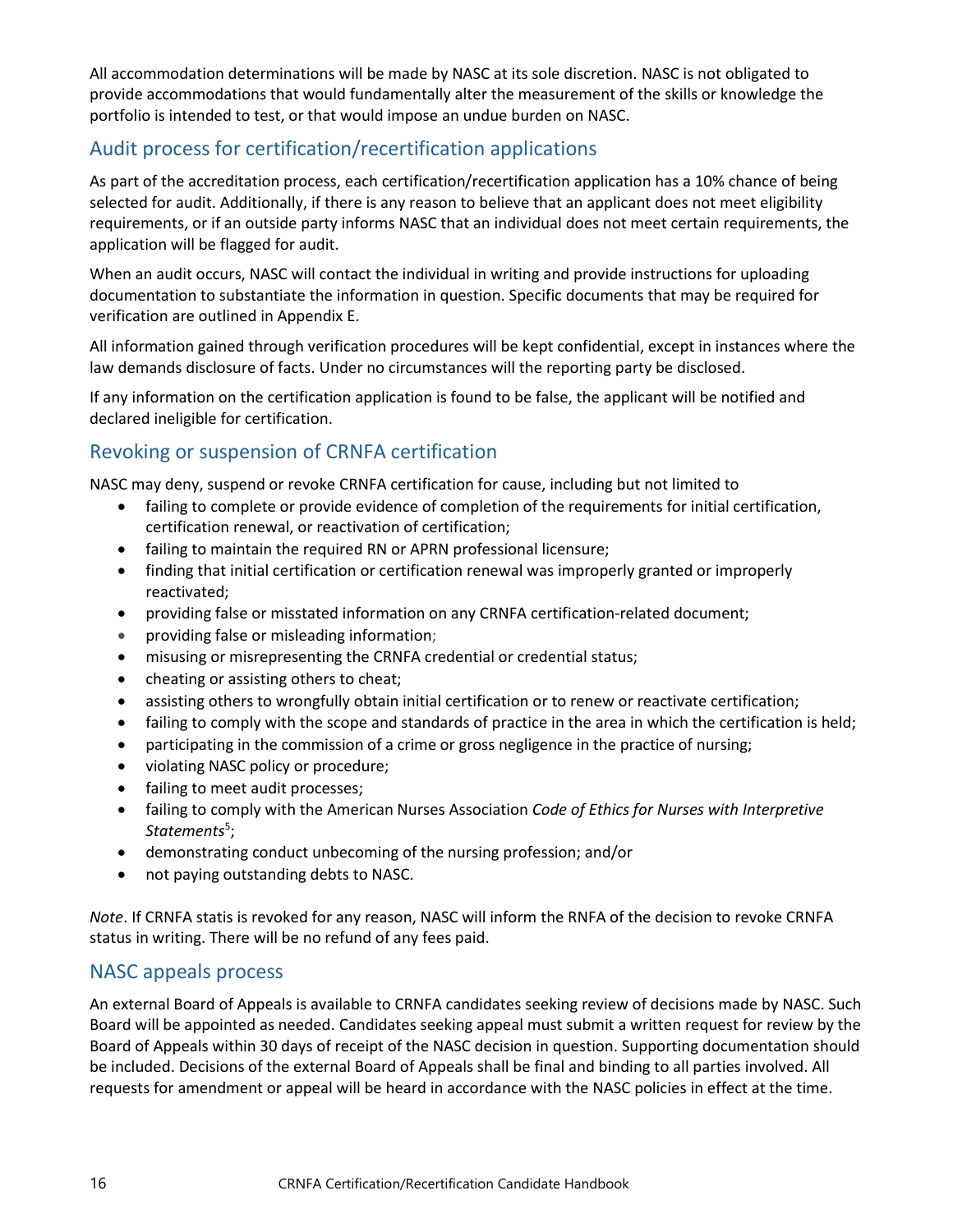# <span id="page-20-0"></span>Maintaining confidentiality

NASC maintains a system for safeguarding confidential information provided by certification applicants. No outside agency or persons shall have access to individual certification records unless the records are required to be provided under applicable law or in conjunction with regulatory investigations.

### <span id="page-20-1"></span>Publicity

NASC reserves the right to designate and approve national publicity concerning the certification program. National publicity may be authorized by NASC for purposes of marketing the program.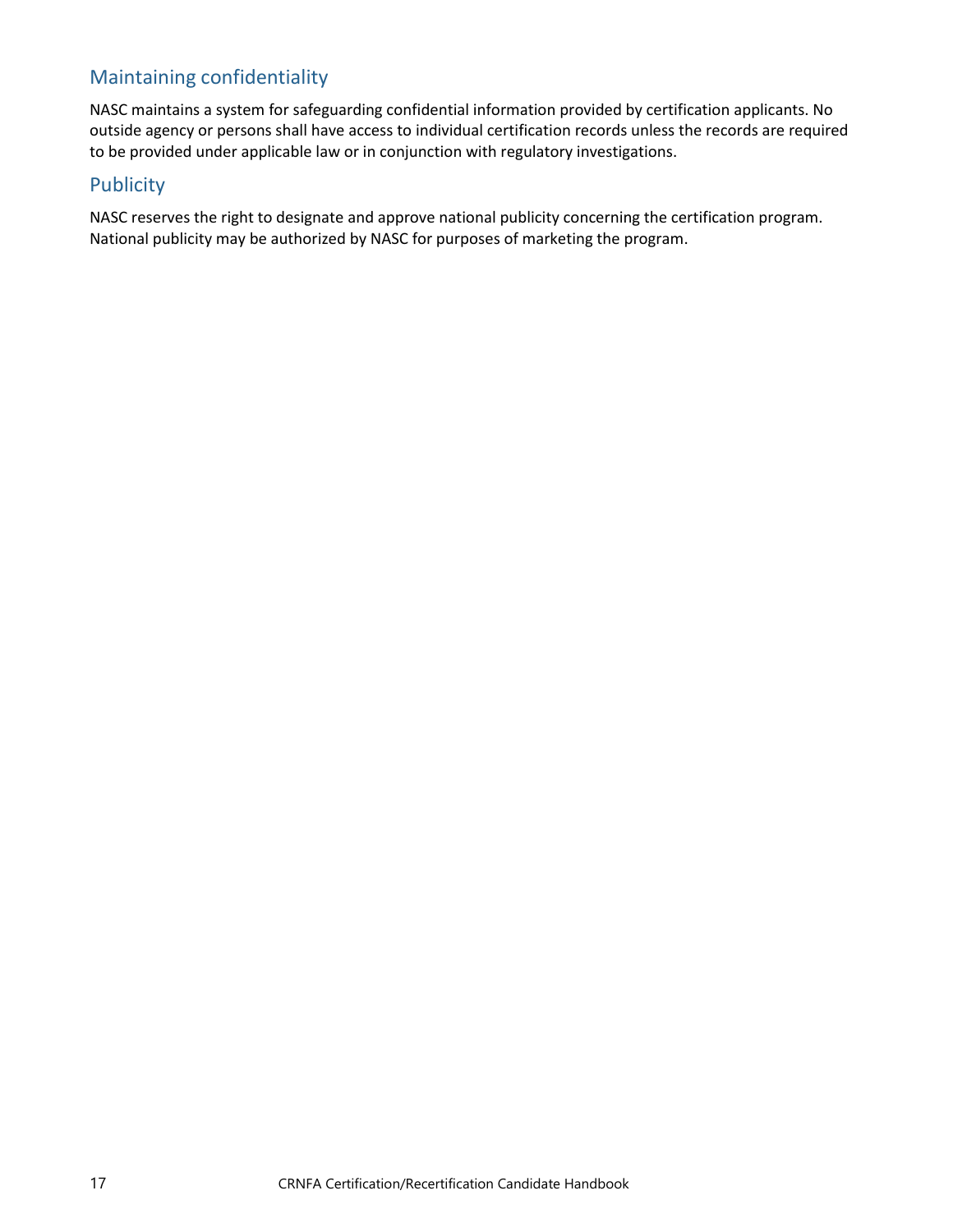# **REFERENCES**

- <span id="page-21-0"></span>1. American Board of Nursing Specialties. *A position statement on the value of specialty nursing certification*. Approved 2005, March 5[. https://www.aaacn.org/sites/default/files/images/ABNS-cert-stat.pdf.](https://www.aaacn.org/sites/default/files/images/ABNS-cert-stat.pdf) Accessed August 30, 2021.
- 2. American Nurses Association. *Position statement: credentials for the professional nurse: determining a standard order of credentials for the professional nurse.* Published December 11, 2009. [https://www.nursingworld.org/practice-policy/nursing-excellence/official-position](https://www.nursingworld.org/practice-policy/nursing-excellence/official-position-statements/id/determining-a-standard-order-of-credentials-for-the-professional-nurse/)[statements/id/determining-a-standard-order-of-credentials-for-the-professional-nurse/A](https://www.nursingworld.org/practice-policy/nursing-excellence/official-position-statements/id/determining-a-standard-order-of-credentials-for-the-professional-nurse/)ccessed September 9, 2021.
- 3. American Nurses Credentialing Center. *How to display your credentials: common questions and answers about displaying your credentials in the proper order.* 2013. [https://www.nursingworld.org/~48fdf9/globalassets/certification/renewals/how-to-display-your](https://www.nursingworld.org/~48fdf9/globalassets/certification/renewals/how-to-display-your-credentials)[credentials.](https://www.nursingworld.org/~48fdf9/globalassets/certification/renewals/how-to-display-your-credentials) Accessed September 9, 2021.
- 4. American Medical Association. *AMA PRA credit system frequently asked questions*. 2018, December. [https://www.ama-assn.org/system/files/2019-09/cme-provider-faq.pdf.](https://www.ama-assn.org/system/files/2019-09/cme-provider-faq.pdf) Accessed August 30, 2021.
- 5. American Nurses Association. *Code of Ethics for Nurses with Interpretive Statements;2015.*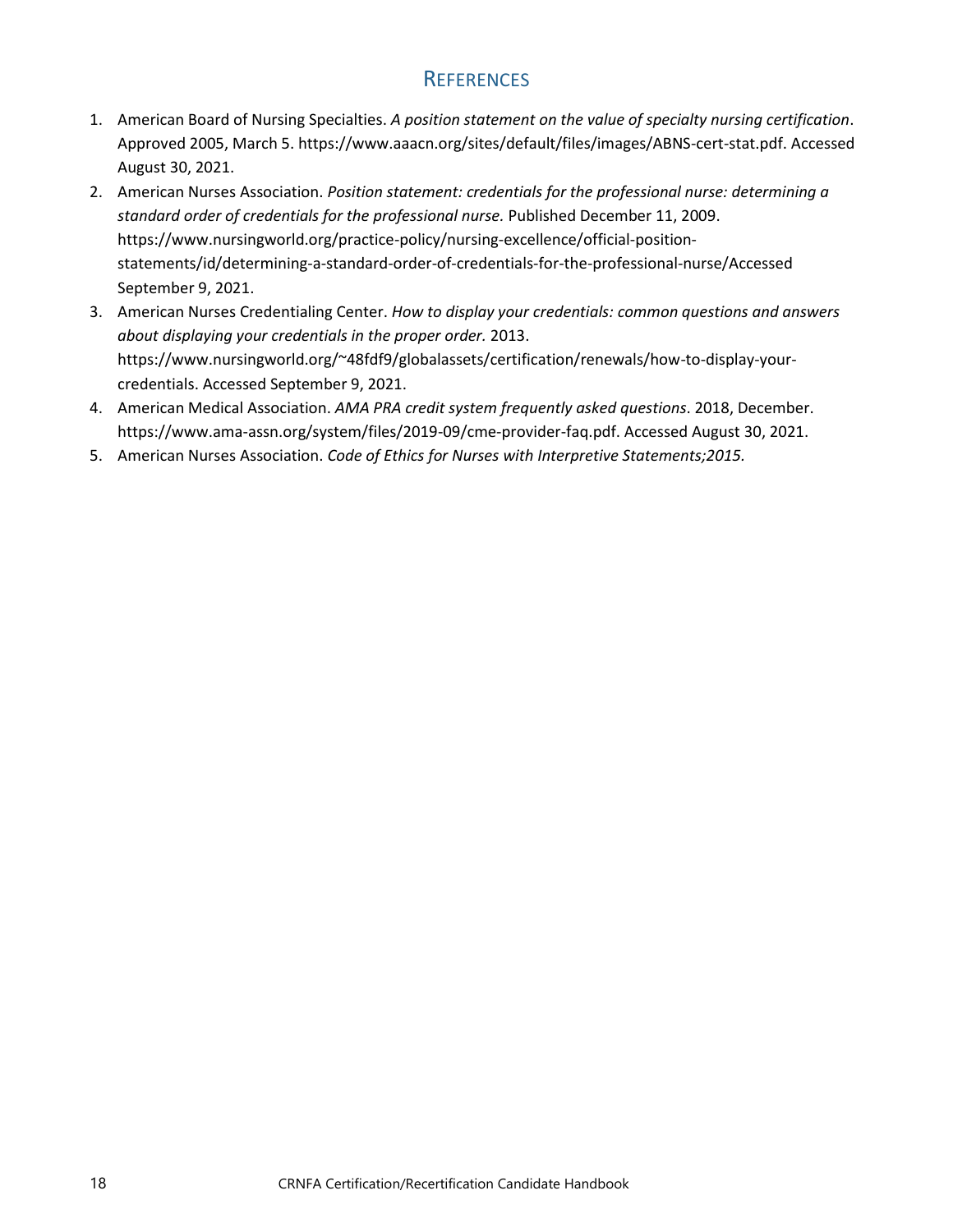# APPENDIX A – NASC PORTFOLIO TASK FORCE/COMMITTEES/PANEL

<span id="page-22-0"></span>A certification portfolio is the product of a scientifically rigorous process based on professional standards. This process is subject to accreditation oversight and approval. Participation of RNs providing perioperative care in the expanded RNFA role is essential for maintaining a portfolio program for certification. Nurses holding CRNFA certification may apply to serve on the NASC portfolio task force/committees/panel. A short description of each working group follows.

### **Job Analysis Task Force**

A job analysis is designed to obtain descriptive information about the tasks performed in a specific job and the knowledge, skills, and experience necessary to support job performance. Members of the Job Analysis Task Force define the major tasks performed and the areas of knowledge necessary for an RN to function effectively and competently as an RNFA.

#### **Standards Committee**

Members of the Standards Committee are responsible for designing portfolio activities based on the Knowledge and Task statements of the CRNFA job analysis and current best practices in the community.

### **Peer Review Committee**

Members of the Peer Review Committee are responsible for designing the rubric used for peer evaluation and scoring of the CRNFA portfolio. This group will also help establish inter-rater reliability in portfolio scoring.

#### **Portfolio Evaluation Panel**

Members of the Portfolio Evaluation Panel evaluate candidate portfolios using the detailed rubric developed by the Peer Review committee.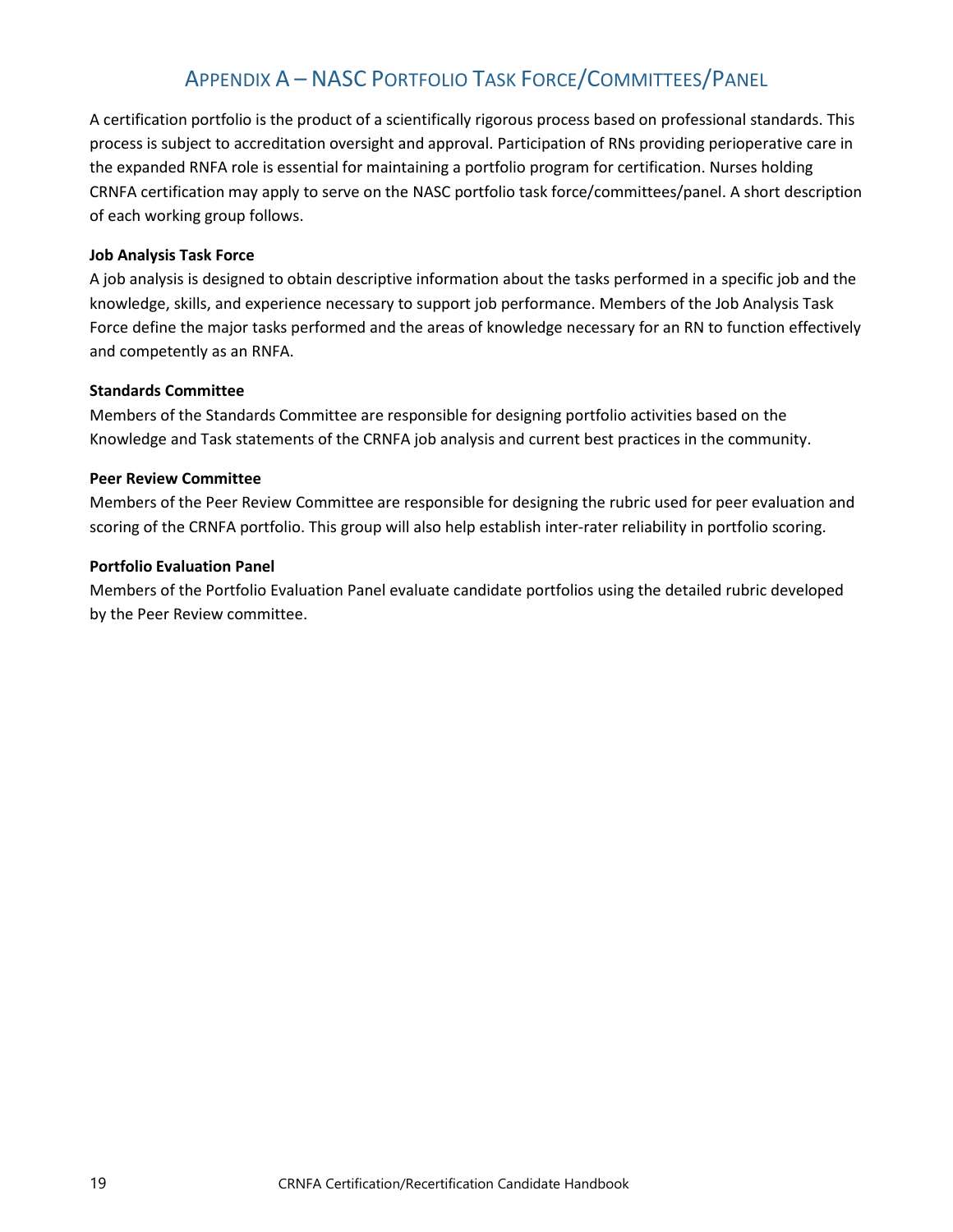# APPENDIX B – RNFA KNOWLEDGE STATEMENTS

### <span id="page-23-0"></span>**Domain A: Preoperative Patient Assessment**

- 1. Anatomy and physiology
- 2. Chemistry
- 3. Microbiology
- 4. Pathophysiology
- 5. Pharmacology
- 6. Psychology
- 7. Sociology
- 8. Nutrition assessments and implications
- 9. Laboratory values
- 10. Indicators for laboratory studies
- 11. Diagnostic procedures (eg, imaging studies, invasive/non-invasive)
- 12. Indicators for diagnostic procedures
- 13. Hemodynamic monitoring (eg, fluid and electrolyte status)
- 14. Nursing assessment skills
- 15. History and physical examination
- 16. Interviewing techniques
- 17. Nursing process
- 18. Medical diagnoses
- 19. Age-specific care
- 20. Cultural, religious, and other diversity care considerations
- 21. BMI and implications
- 22. Pre-procedure verification protocols (eg, Universal Protocol)
- 23. Surgical procedures
- 24. Pain assessment and management
- 25. Discharge planning

### **Domain B: Intraoperative Patient Care Interventions**

- 1. Universal Protocol
- 2. Surgical procedures
- 3. Safe patient positioning (eg, alignment, devices, equipment)
- 4. Draping for specific procedures
- 5. Wound exposure techniques
- 6. Principles of hemostasis (eg, mechanical, manual, chemical)
- 7. Instrument handling (eg, identification, selection, use)
- 8. Sterile technique (eg, surgical conscience)
- 9. Sharps safety
- 10. Suture selection, suturing and knot-tying techniques
- 11. Tissue-handling and dissection techniques
- 12. Specimen management
- 13. Wound closure techniques
- 14. Wound dressings, drains, tubes, and immobilization devices
- 15. Surgical equipment, devices, supplies, implants, and instrumentation
- 16. Principles of anesthesia care
- 17. Body temperature regulation (eg, normo/hyper/hypothermia)
- 18. Transfer/transport techniques
- 19. Hemodynamic monitoring (eg, fluid and electrolyte management)
- 20. Pain assessment and management
- 21. Medication safety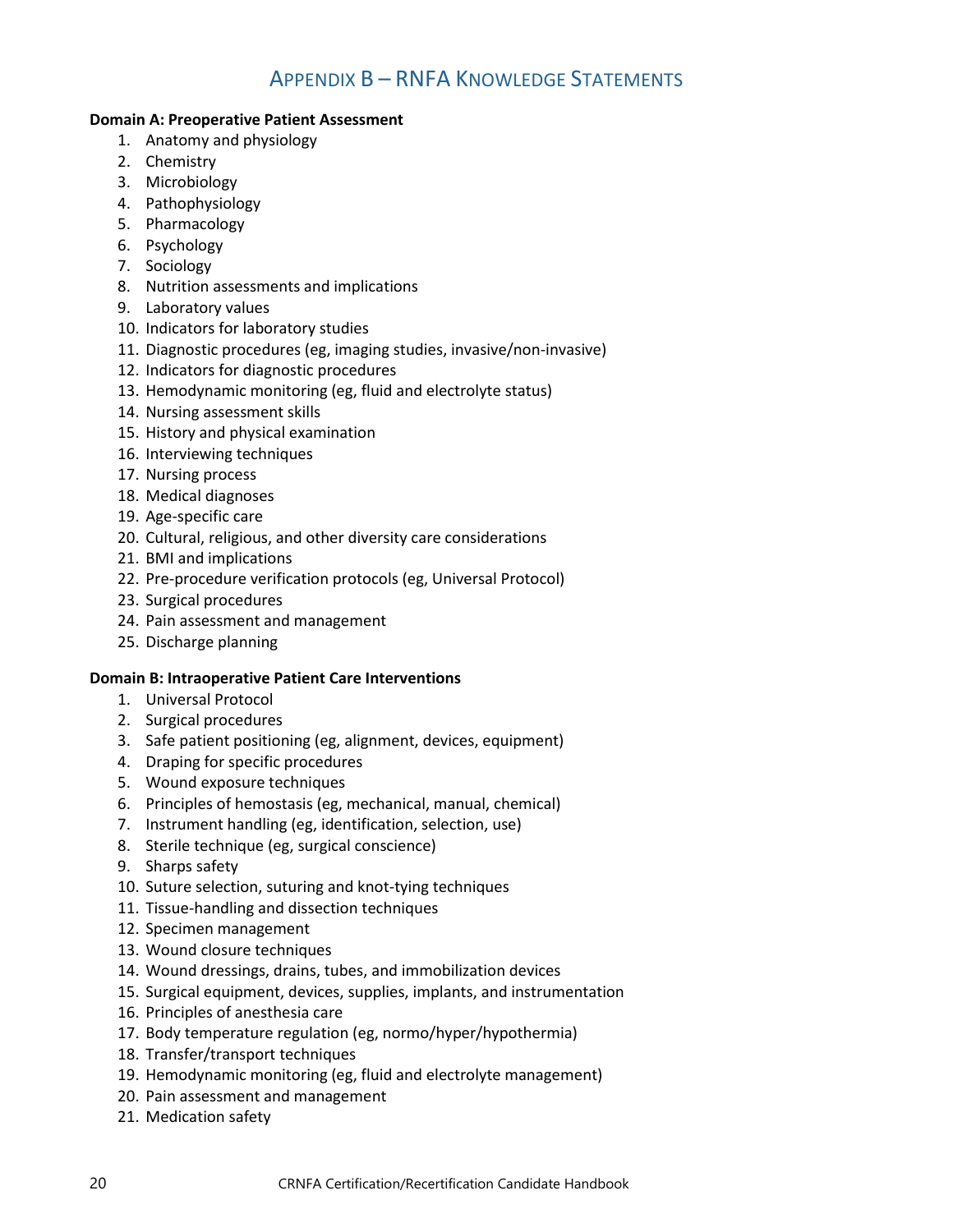### **Domain C: Emergency Situations**

- 1. Pathophysiology of malignant hyperthermia (MH), anaphylaxis, perioperative cardiac arrest, trauma, hemorrhage, airway compromise, and local anesthesia systemic toxicity (LAST)
- 2. Management of MH, anaphylaxis, perioperative cardiac arrest, trauma, hemorrhage, airway compromise, and LAST
- 3. Environmental hazards and response protocols
- 4. Disaster response protocols
- 5. Terrorism response protocols
- 6. Fire safety and response protocols

### **Domain D: Postoperative Patient Care Interventions**

- 1. Handoffs (eg, SBAR, IPASSBATON)
- 2. Psychosocial issues (eg, support systems, risks for harm, resources)
- 3. Postoperative assessments (eg, neurological, vascular, skin, visual)
- 4. Postoperative continuum of care (eg, rounding, discharge planning, postdischarge care)
- 5. Pain assessment and management
- 6. Indications and postoperative management of surgical complications

### **Domain E: Infection Prevention**

- 1. Wound classifications
- 2. Environmental cleaning (eg, room turnover, terminal cleaning)
- 3. Standard and Transmission-Based Precautions (eg, personal protective equipment [PPE], hand hygiene, Airborne, Contact, Droplet, Enhanced)
- 4. Regulatory requirements (eg, Occupational Safety and Health Administration [OSHA]), professional guidelines (eg, Association of periOperative Registered Nurses [AORN], Centers for Disease Control and Prevention, Association for Professionals in Infection Control and Epidemiology [APIC], Association for the Advancement of Medical Instrumentation [AAMI]), and accreditation standards (eg, Joint Commission, Det Norske Veritas [DNV])
- 5. Cleaning, packaging, and processing of instruments and reusable items
- 6. Transportation and storage of instruments, reusable and single use items
- 7. Methods for handling and disposition of biohazard materials (eg, blood, prions)
- 8. Immediate use steam sterilization [IUSS] protocols
- 9. Surgical attire guidelines
- 10. Restricted, semi-restricted, and nonrestricted areas
- 11. Spaulding classification system
- 12. Sterile technique
- 13. Antibiotic management (eg, administration, selection, timing)
- 14. Patient skin antisepsis
- 15. Hand hygiene techniques
- 16. PPE

### **Domain F: Perioperative Workplace Safety**

- 1. Body mechanics and ergonomic safety
- 2. Radiation safety
- 3. Handling and disposition of hazardous materials (eg, disinfectants, chemotherapy drugs, radioactive materials, formalin, chemicals)
- 4. Handling and disposition of biohazardous materials (eg, blood, prions)
- 5. PPE
- 6. Perioperative environmental safety (eg, fire, surgical plume, toxic fumes)
- 7. Workplace safety regulations (eg, OSHA) and guidelines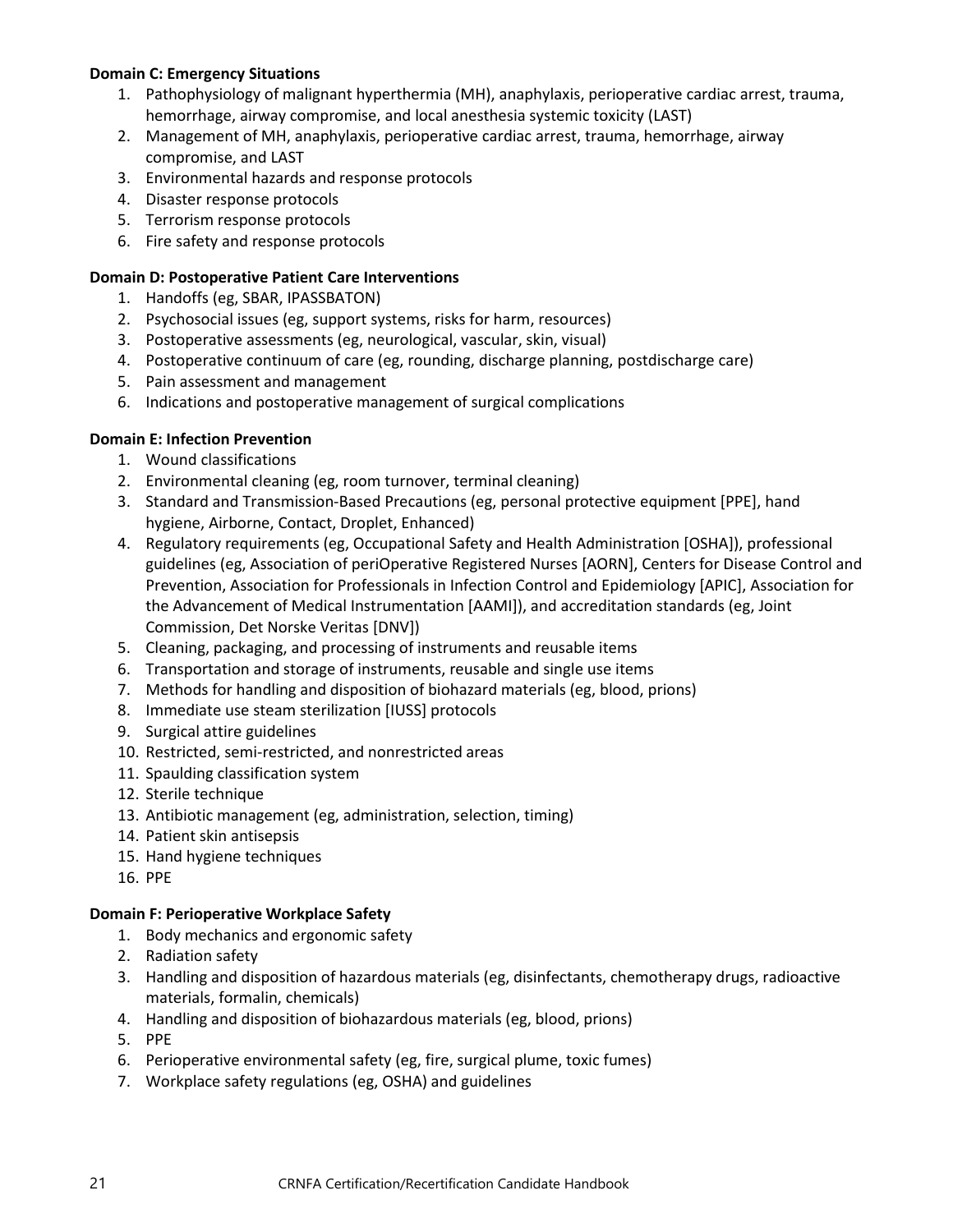#### **Domain G: Professional Practice**

- 1. Technology (eg, artificial intelligence, robotics, hybrid suites, electronic medical records, informatics)
- 2. Regulatory requirements (eg, Nurse Practice Act, Health Insurance and Portability Accountability Act [HIPAA]), professional guidelines (eg, American Nurses Association [ANA], AORN) and institutional policies
- 3. Resource management (eg, cost containment, sustainability)
- 4. Team communication and collaborative practice
- 5. Patient advocacy and rights
- 6. Professional advocacy and public policy development
- 7. Professional accountability and ethics
- 8. Credentialing and privileging processes
- 9. Principles of leadership and mentoring
- 10. Risk management, liability, and malpractice issues
- 11. Evidence-based practice and research evaluation
- 12. Negotiation techniques
- 13. Professional self-assessment (eg, reflection, competence)
- 14. Shared governance (eg, committees)
- 15. Impaired and disruptive behaviors
- 16. Nursing documentation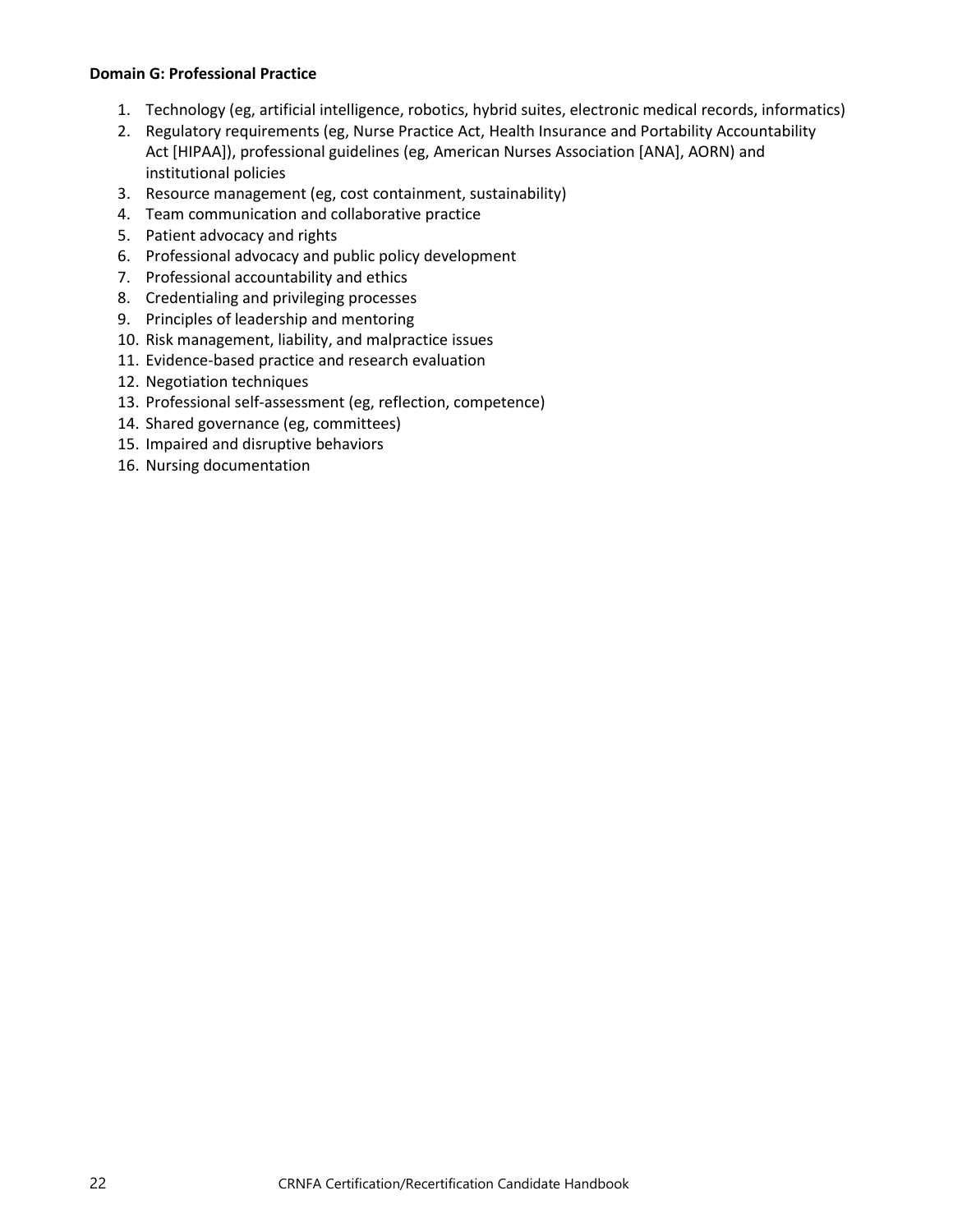# APPENDIX C – CRNFA PRACTICE HOUR LOG

<span id="page-26-0"></span>Click here for an [Excel spreadsheet to document your](https://nascertification.com/wp-content/uploads/2019/02/CRNFA-Practice-Hour-Log.xlsx) RNFA practice hours.

| <b>CRNFA Practice Hour Log</b>                                                                                                                                                          |                                   |                           |                          |                            |                           |
|-----------------------------------------------------------------------------------------------------------------------------------------------------------------------------------------|-----------------------------------|---------------------------|--------------------------|----------------------------|---------------------------|
| Name:                                                                                                                                                                                   |                                   |                           |                          |                            |                           |
| <b>Date</b>                                                                                                                                                                             | <b>Surgeon's Name or Initials</b> | <b>Surgical Procedure</b> | Pre-Op<br><b>Minutes</b> | Intra-Op<br><b>Minutes</b> | Post-Op<br><b>Minutes</b> |
|                                                                                                                                                                                         |                                   |                           |                          |                            |                           |
|                                                                                                                                                                                         |                                   |                           |                          |                            |                           |
|                                                                                                                                                                                         |                                   |                           |                          |                            |                           |
|                                                                                                                                                                                         |                                   |                           |                          |                            |                           |
|                                                                                                                                                                                         |                                   |                           |                          |                            |                           |
|                                                                                                                                                                                         |                                   |                           |                          |                            |                           |
|                                                                                                                                                                                         |                                   |                           |                          |                            |                           |
|                                                                                                                                                                                         |                                   |                           |                          |                            |                           |
|                                                                                                                                                                                         |                                   |                           |                          |                            |                           |
|                                                                                                                                                                                         |                                   |                           |                          |                            |                           |
|                                                                                                                                                                                         |                                   |                           |                          |                            |                           |
|                                                                                                                                                                                         |                                   |                           |                          |                            |                           |
|                                                                                                                                                                                         |                                   |                           |                          |                            |                           |
|                                                                                                                                                                                         |                                   |                           |                          |                            |                           |
|                                                                                                                                                                                         |                                   |                           |                          |                            |                           |
|                                                                                                                                                                                         |                                   |                           |                          |                            |                           |
|                                                                                                                                                                                         |                                   |                           |                          |                            |                           |
|                                                                                                                                                                                         |                                   |                           |                          |                            |                           |
|                                                                                                                                                                                         |                                   |                           |                          |                            |                           |
|                                                                                                                                                                                         |                                   |                           |                          |                            |                           |
|                                                                                                                                                                                         |                                   |                           |                          |                            |                           |
|                                                                                                                                                                                         |                                   |                           |                          |                            |                           |
|                                                                                                                                                                                         |                                   |                           |                          |                            |                           |
|                                                                                                                                                                                         |                                   |                           |                          |                            |                           |
|                                                                                                                                                                                         |                                   |                           |                          |                            |                           |
| The minutes from each column on each page<br>must be totaled and a grand total provided on the<br>last page. The grand total of minutes on the last<br>page must be converted to hours. | <b>Page Total</b>                 | $\pmb{0}$                 | $\pmb{0}$                | $\pmb{0}$                  |                           |
|                                                                                                                                                                                         | <b>Grand Total</b><br>(Minutes)   |                           |                          |                            |                           |
|                                                                                                                                                                                         |                                   | <b>Grand Total</b>        |                          |                            |                           |
|                                                                                                                                                                                         |                                   | (Hours)                   |                          |                            |                           |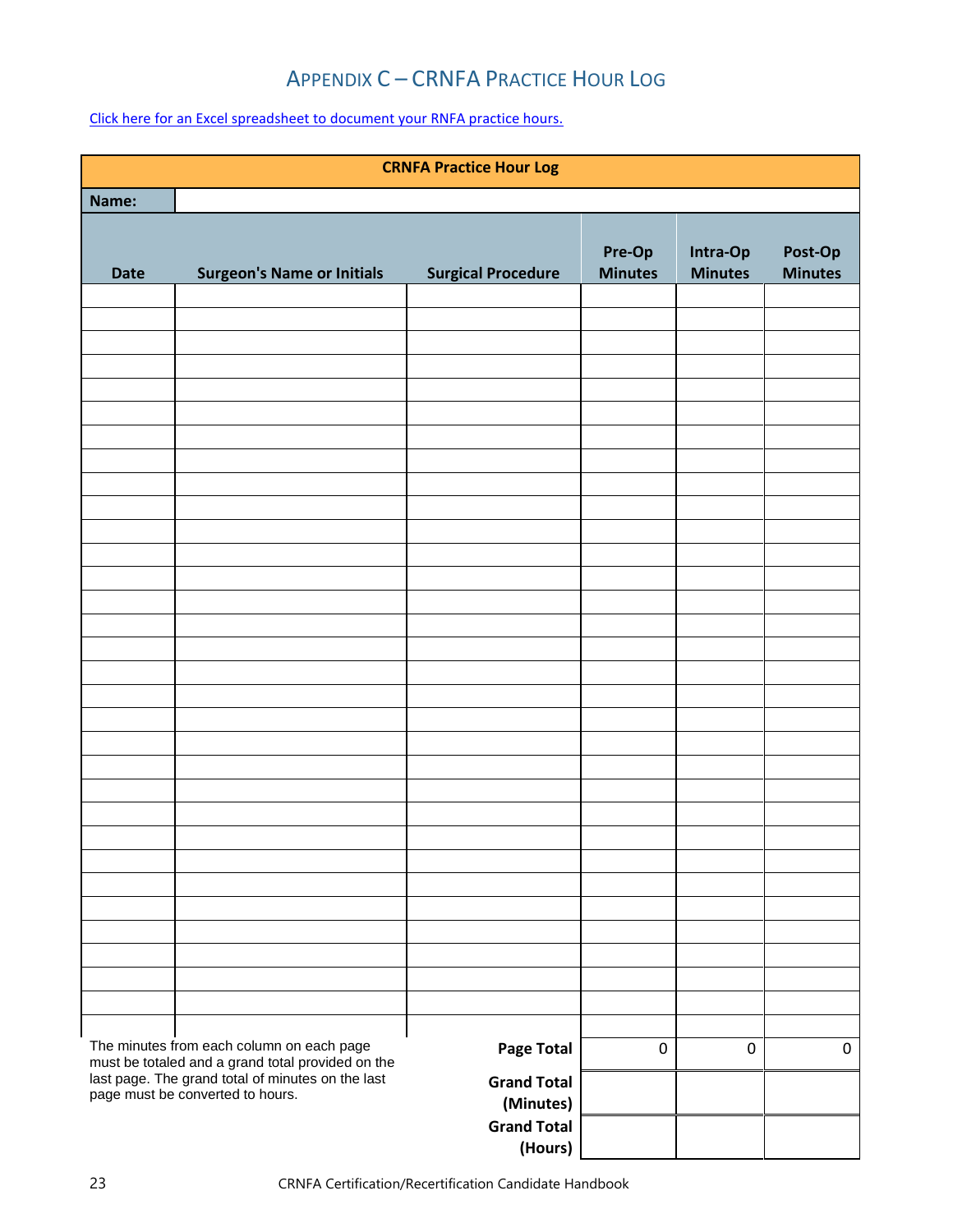# <span id="page-27-0"></span>APPENDIX D – REFERENCE MATERIALS FOR THE CRNFA PROFESSIONAL PORTFOLIO

You will find these reference materials extremely useful as you complete your CRNFA Professional Portfolio. Please note this list is not exhaustive.

### *Texts*

- AORN Guidelines for Perioperative Practice (most current version) [\(https://aorn.org/guidelines/purchase-guidelines\)](https://aorn.org/guidelines/purchase-guidelines)
- Alexander's Care of the Patient in Surgery (most current version) [\(https://www.amazon.com/Alexanders-Care-Patient-Surgery-Rothrock/dp/0323479146\)](https://www.amazon.com/Alexanders-Care-Patient-Surgery-Rothrock/dp/0323479146) OR
- Berry & Kohn's Operating Room Technique (most current version) [\(https://www.amazon.com/Berry-](https://www.amazon.com/Berry-Kohns-Operating-Room-Technique-dp-0323709141/dp/0323709141/ref=dp_ob_image_bk)[Kohns-Operating-Room-Technique-dp-0323709141/dp/0323709141/ref=dp\\_ob\\_image\\_bk\)](https://www.amazon.com/Berry-Kohns-Operating-Room-Technique-dp-0323709141/dp/0323709141/ref=dp_ob_image_bk)

### *Resources*

- AORN Position Statement on RN First Assistants [\(https://aorn.org/guidelines/clinical](https://aorn.org/guidelines/clinical-resources/position-statements))[resources/position-statements\)](https://aorn.org/guidelines/clinical-resources/position-statements))
- AORN Position Statement on Advanced Practice Registered Nurses in the Perioperative Environment [\(https://aorn.org/guidelines/clinical-resources/position-statements\)](https://www.aorn.org/guidelines/clinical-resources/position-statements)
- AORN Universal Protocol Comprehensive Surgical Checklist (AORN Member's Only Tool Kit on Correct Site Surgery: [https://aorn.org/guidelines/clinical-resources/tool-kits/correct-site-surgery-tool-kit\)](https://aorn.org/guidelines/clinical-resources/tool-kits/correct-site-surgery-tool-kit)
- AORN Surgical Wound Classification Decision Tree (AORN *Guideline for Sterile Technique*) (AORN Member's Only: Guidelines and Clinical Resources > Clinical FAQs > Sterile Technique > How is the Surgical Wound Classification Determined > Surgical Wound Classification Decision Tree [pdf] [https://aorn.org/guidelines/clinical-resources/clinical-faqs/sterile-technique\)](https://aorn.org/guidelines/clinical-resources/clinical-faqs/sterile-technique)
- ANA. Position Statement: Incivility, Bullying, and Workplace Violence [\(https://www.nursingworld.org/practice-policy/nursing-excellence/official-position](https://www.nursingworld.org/practice-policy/nursing-excellence/official-position-statements/id/incivility-bullying-and-workplace-violence/)[statements/id/incivility-bullying-and-workplace-violence/](https://www.nursingworld.org/practice-policy/nursing-excellence/official-position-statements/id/incivility-bullying-and-workplace-violence/)
- ANA Code of Ethics with Interpretive Statements for Nurses [\(https://www.nursingworld.org/practice](https://www.nursingworld.org/practice-policy/nursing-excellence/ethics/code-of-ethics-for-nurses/)[policy/nursing-excellence/ethics/code-of-ethics-for-nurses/\)](https://www.nursingworld.org/practice-policy/nursing-excellence/ethics/code-of-ethics-for-nurses/)
- Perioperative Explications for the ANA Code of Ethics (AORN Member's Only Code of Ethics: [https://aorn.org/guidelines/clinical-resources/code-of-ethics\)](https://aorn.org/guidelines/clinical-resources/code-of-ethics)
- ASA Physical Status Classification [\(https://www.asahq.org/standards-and-guidelines/asa-physical](https://www.asahq.org/standards-and-guidelines/asa-physical-status-classification-system)[status-classification-system](https://www.asahq.org/standards-and-guidelines/asa-physical-status-classification-system)
- ERAS Protocols
	- o <https://www.aana.com/practice/clinical-practice-resources/enhanced-recovery-after-surgery>
	- o <https://erassociety.org/guidelines/list-of-guidelines/>
- HIPAA Regulation [\(https://www.hhs.gov/hipaa/for-professionals/privacy/laws-regulations/index.html\)](https://www.hhs.gov/hipaa/for-professionals/privacy/laws-regulations/index.html)
- State Nurse Practice Act [\(https://www.ncsbn.org/npa.htm\)](https://www.ncsbn.org/npa.htm)
- RNFA Regulations in Your State (AORN Member's Only: Government & Clinical Affairs > Government Affairs > My State > Select Your State > Registered Nurse First Assistants [RNFAs] [https://aorn.org/government-affairs/my-state\)](https://aorn.org/government-affairs/my-state)
- Why you need your own malpractice insurance. [https://www.myamericannurse.com/wp](https://www.myamericannurse.com/wp-content/uploads/2015/11/ant11-Malpractice-1023.pdf)[content/uploads/2015/11/ant11-Malpractice-1023.pdf](https://www.myamericannurse.com/wp-content/uploads/2015/11/ant11-Malpractice-1023.pdf)
- What is the purpose of malpractice insurance? [https://allnurses.com/one-healthcare-risk-managers](https://allnurses.com/one-healthcare-risk-managers-view-t580070/)[view-t580070/](https://allnurses.com/one-healthcare-risk-managers-view-t580070/)
- Should I carry nursing malpractice (liability) insurance? [https://allnurses.com/should-i-carry-nursing](https://allnurses.com/should-i-carry-nursing-malpractice-t278767/)[malpractice-t278767/](https://allnurses.com/should-i-carry-nursing-malpractice-t278767/)